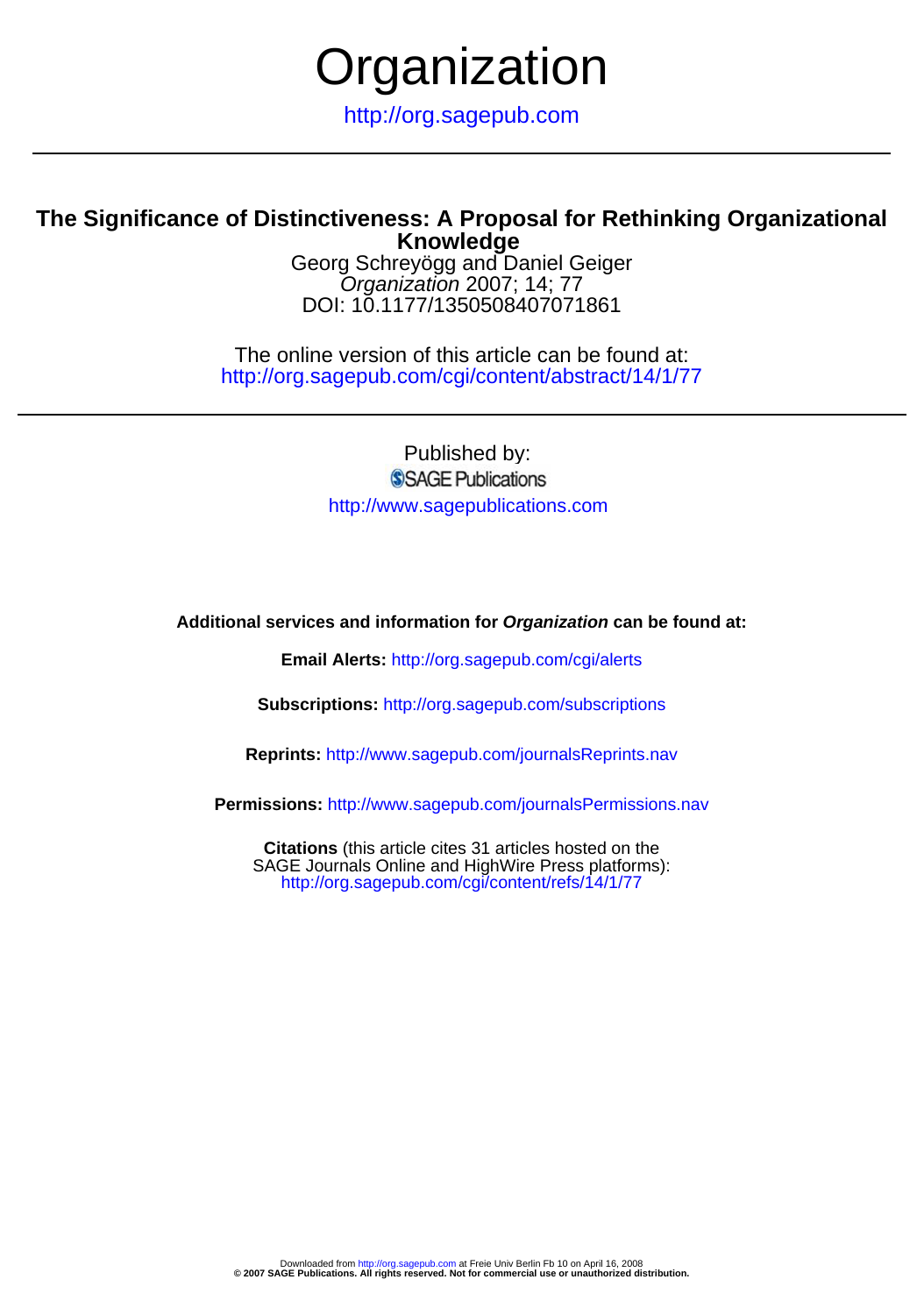**© 2007 SAGE Publications. All rights reserved. Not for commercial use or unauthorized distribution.** Downloaded from<http://org.sagepub.com>at Freie Univ Berlin Fb 10 on April 16, 2008

**Volume 14(1): 77–100 ISSN 1350–5084 Copyright © 2007 SAGE (London, Thousand Oaks, CA and New Delhi)**

# **The Significance of Distinctiveness: A Proposal for Rethinking Organizational Knowledge**

Georg Schreyögg

Institute of Management, Free University of Berlin, Germany

## Daniel Geiger

Advanced Institute of Management Research (AIM) and Management School, University of Liverpool, UK

> *Abstract. In this article we attempt to provide some reorientation for the use of the concept of knowledge within management studies. The point of departure is the striking discrepancy between the great importance nowadays attributed to knowledge (knowledge economy, knowledge resources, knowledge societies, knowledge-intensive fi rms, etc.) on the one hand and the vague and blurring conceptualizations of knowledge on the other hand. Informed by philosophy of science a revised concept of knowledge is suggested that basically draws on communication and reflection. The core idea is that knowledge should be treated as a distinctive term which allows for a differentiation between knowledge and non-knowledge. The suggested concept therefore makes discursive examination a central part of the notion of knowledge. In the fi nal part we attempt to demonstrate the possible benefits of such re-orientation by analysing both its theoretical and practical implications. Key words. epistemology; knowledge-work; knowledge-societies; organizational knowledge; philosophy of science*



During the last decade, knowledge has come to the fore in management and organization studies. Much of this interest has been driven by the insight that knowledge is becoming ever more central in creating value

DOI: 10.1177/1350508407071861 http://org.sagepub.com

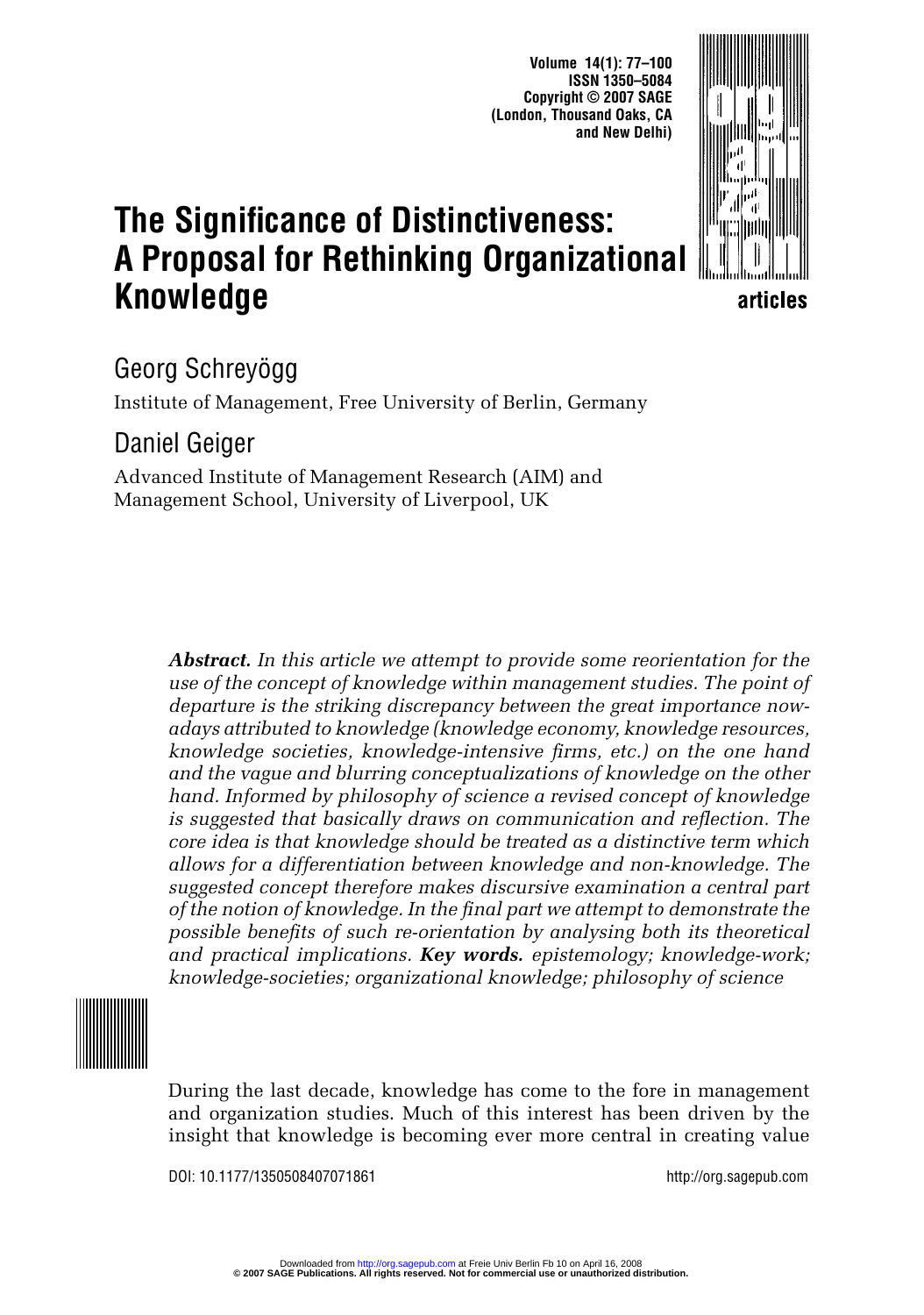

for organizations and, more generally, for the entire post-industrial world. Knowledge is considered to be becoming the most significant resource in the economy of the 21st century (David and Foray, 2002; Krogh and Roos, 1996). Correspondingly, corporations are assumed to be building their competitive advantage more and more on superior knowledge and their practices (Barney, 1991). Knowledge work and knowledge-intensive firms figure prominently in this context (Alvesson, 2004; Robertson et al., 2003; Spender, 1996b; Starbuck, 1992). The notion of knowledge-intensive firms refers to organizations, such as accounting firms, high-tech corporations or consultancies, whose essential asset is supposed to be knowledge, or as Alvesson (2001: 863) puts it: 'companies where most work can be said to be of an intellectual nature and where well-educated, qualified employees form the major part of the workforce'. The central resources of these firms are specialized expertise and sophisticated patterns of problem-solving. In a similar vein, authors even propose re-conceptualizing organizations as *knowledge systems* (Krogh and Roos, 1996; Tsoukas and Mylonopoulos, 2003) and suggest that all organizational activities be analysed in terms of knowledge-based activities: knowledge creation, transformation, distribution, utilization, etc.

On a broader level industrial societies are assumed to be transforming themselves into *knowledge societies* (David and Foray, 2002; Stehr, 1994) where knowledge and knowledge work play the salient role. These societies are supposed to be organized around knowledge and its knowledge assets (Bell, 1973; Boisot, 1998). Related concepts focus on the growing importance of social capital and intellectual property (Tsai and Ghoshal, 1998). The notion of knowledge society refers, however, not only to the high importance of knowledge, but also to the dramatic increase in the amount of knowledge available and its vastly improved accessibility (Rifkin, 2000).

No wonder, then, that as a result of this recognition of the importance of knowledge, many practitioners and theorists have become committed to finding out ways to manage knowledge, i.e. improving the ways to handle the knowledge resource and leverage the knowledge asset (Boisot, 1998; Newell et al., 2002). Even a new discipline, knowledge management, has emerged.

All these trends and suggestions refer explicitly to knowledge, but what do they actually mean by knowledge? What is the concept of knowledge guiding these approaches and developments? Although there seems to be broad agreement on the great significance of knowledge there is not much elaboration on the notion of knowledge itself in this new debate and related organizational studies.

The rapidly growing perception of the importance of knowledge for organizations and corporations has not yet yielded sufficient clarity as to what the concept means (for a similar diagnosis see Alvesson and Kärreman, 2001; Tsoukas and Vladimirou, 2001). To the contrary it appears that the increasing use of the term in IT and management studies has rendered its meaning more and more blurred. The far-reaching conclusions on the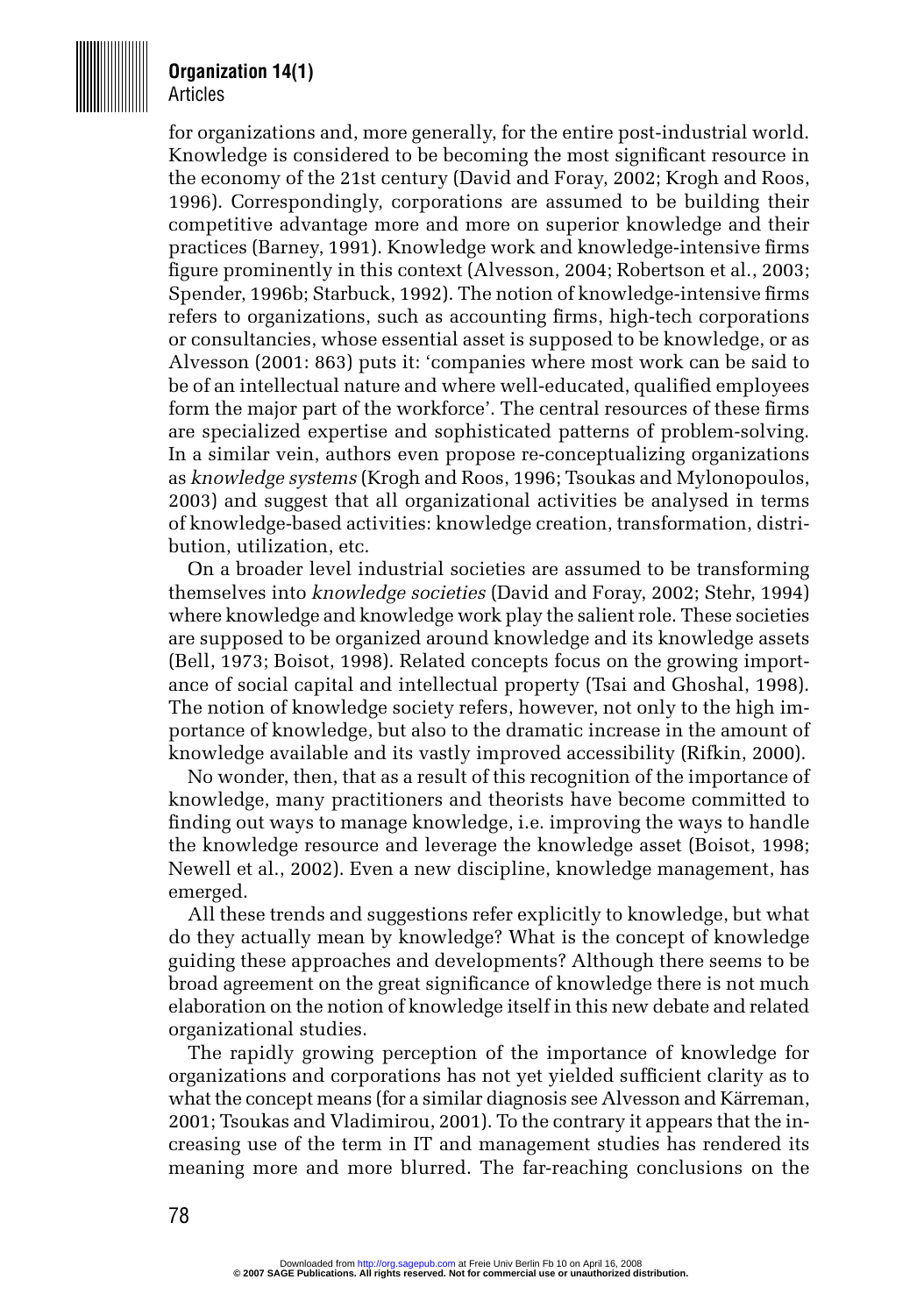

salient importance of knowledge do not work, however, without a clear understanding of what knowledge means. It therefore seems to be a worthwhile endeavour to revisit the notion of knowledge.

## **Common Notions of Knowledge in Knowledge Management**

In the bulk of knowledge management literature knowledge is used as an umbrella notion that is supposed to cover a broad range of features: skillful behaviour, emotions, norms, routines, narratives, values, cognitions, etc. In short, it covers more or less all features that may enable and enhance effective action. The often quoted definition of knowledge provided by Davenport and Prusak (1998: 5) is a good example for this broad understanding of knowledge: 'Knowledge is a flux mix of framed experiences, values, contextual information and expert insight that provides a framework for evaluating and incorporating new experiences and information. It originates and is applied in the minds of knowers'. Seen this way knowledge covers all explicit and implicit kinds of features actors make use of. Often, such a broad definition of knowledge is advocated in order not to miss any of the potential action enablers (Spinner, 1994: 24).

Recently, this broad understanding of knowledge has been essentially complemented by an understanding of knowledge as 'knowing-in-practice' (Gherardi, 2001; 2006) echoing the 'practice turn', e.g. the growing interest in practices in organizations (Barley and Kunda, 2001; Blackler, 1995; Nicolini et al., 2003). This 'epistemology of practice' (Cook and Brown, 1999) starts with the conviction that opposed to the classical paradigm of rational behaviour knowledge is nothing abstract out there, rather it cannot be separated from practice (Wenger, 2000). Knowledge therefore is seen as being basically situated (Tsoukas and Mylonopoulos, 2003). By implication studying knowledge means studying practices (Nicolini et al., 2003; Yanow, 2000). Knowledge is no longer conceived as something that could be possessed. It rather has the character of process (Orlikowski, 2002: 251).

The underlying logic of this knowing perspective does not differentiate between action and the specific knowing of an actor. Or as Schön (1983: 49) puts it:

When we go about the spontaneous, intuitive performance of the action of everyday life, we show ourselves to be knowledgeable in a special way. Often we cannot say what it is that we know … Our knowing is ordinarily tacit, implicit in our pattern of action and in our feel for the stuff with which we are dealing. It seems right to say that our knowing is *in* our action.

Maturana and Varela (1998: 29) carry this thinking one step further by stating that 'all doing is knowing, and all knowing is doing'. Knowledge is no longer a separate entity, it exists only within the process of acting; knowing and action become a conceptual entity. Whether the actor's knowledge is explicit (understood) or implicit (not understood) makes no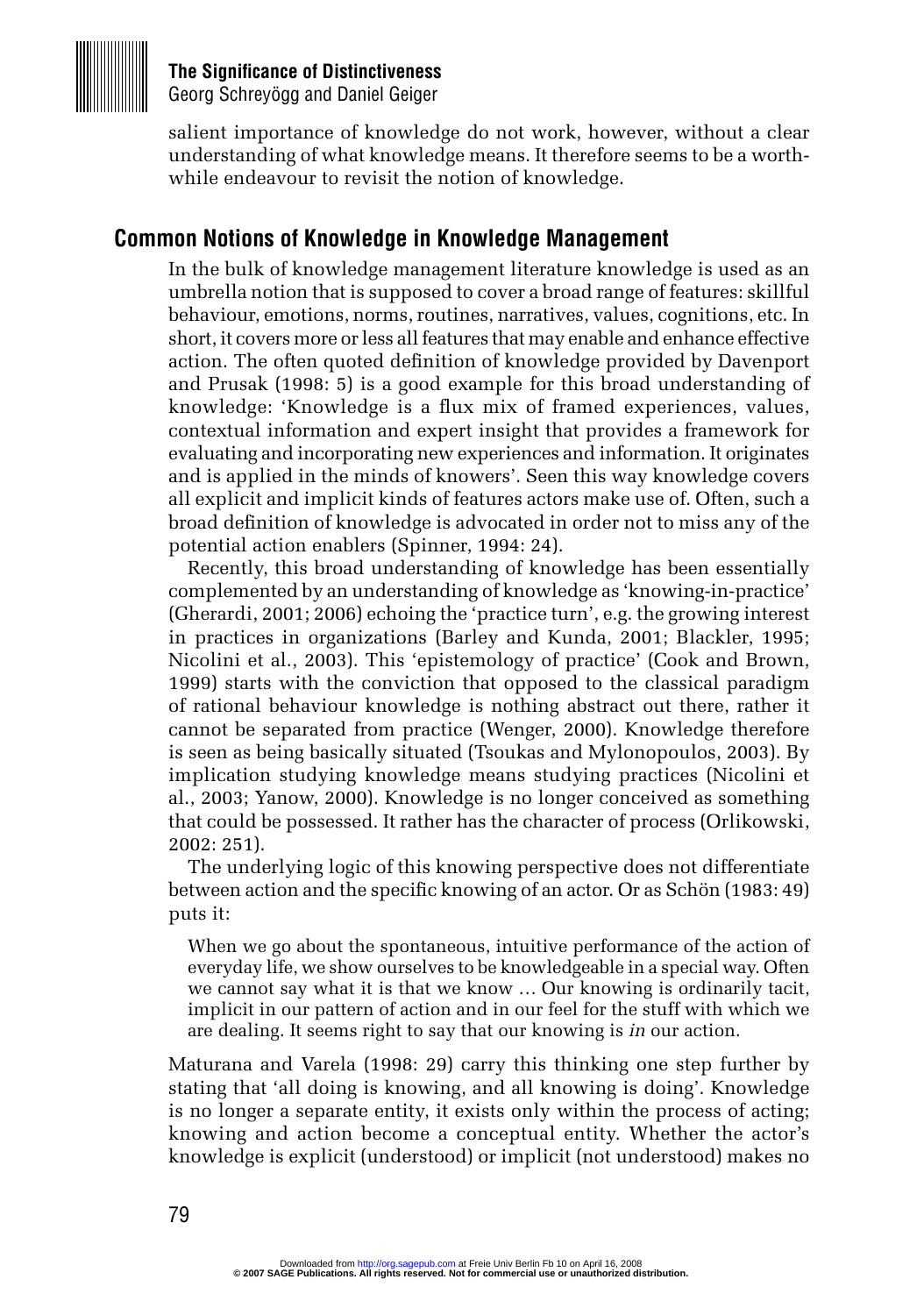

difference; knowing however is assumed to be primarily tacit in nature (Orlikowski, 2002: 251).

Whilst varying in rigour and intellectual roots all these broad conceptions of knowledge share some basic assumptions: quite obviously, they all start with action and the mastering of challenges through knowledgeable action. This focus on action and successful problem-solving—as opposed to the possession of knowledge—is not an arbitrarily chosen point of departure*.* The guiding idea stems from studies in everyday life, its challenges and their routinized mastering. Salient here is the conception of life-world, or to use the original German term: *Lebenswelt* (Husserl, 1948; Schütz and Luckmann, 1989). Within this stream of thought, our actions are based on our construction and understanding of the world. Berger and Luckmann (1967) have specified the term knowledge in this context as the *representation of our world*. In a process of externalization, objectification and reification a shared understanding of our world is constructed which at the same time builds the knowledge of a respective community. Knowledge is the everyday foundation of our construction of the world and our knowledge represents the construction of reality. Seen this way knowledge is not something special, something to be cultivated in special scientific institutions such as universities and academies; rather, knowledge is simply the basis of our life, it is the collective cultural repository of a community (Collins, 1993). Since every community needs such a repository for reproducing its existence knowledge amounts to a *ubiquitous* feature in this stream of thought. All actions or praxis taking place within a community use the knowledge of the community as their point of reference, the collectively held knowledge base is ever present; it simply is the foundation of reproduction.

This stream of thought doubtless has greatly improved our understanding of how we construct our world and how knowledgeable (socialized) actors get things done. It provides powerful explanations when studying the underlying logic of everyday action and socialization processes.

These research questions, however, do not really match with the issues addressed in the field of knowledge and knowledge management. As depicted in the introduction, the knowledge themes which figure most prominently in the current debate are knowledge society, knowledge work and the growing importance of knowledge-intensive firms. All these themes build on distinctive dimensions such as *exclusivity*, *specificity* and/or *excellence.* And furthermore they all refer explicitly or implicitly to distinctions such as knowledge societies *versus* (former) industrial societies and knowledge-intensive firms *versus* labour- or capital-intensive firms. All these contrasting and distinguishing features evoke the question of whether we can study them adequately on the basis of this phenomenological everyday action theory of knowledge. It is the basic argument of this article that we should treat different things differently, i.e. we doubt that the everyday perspective of knowledge really provides a suitable framework for studying these knowledge issues. This conception misses all those features which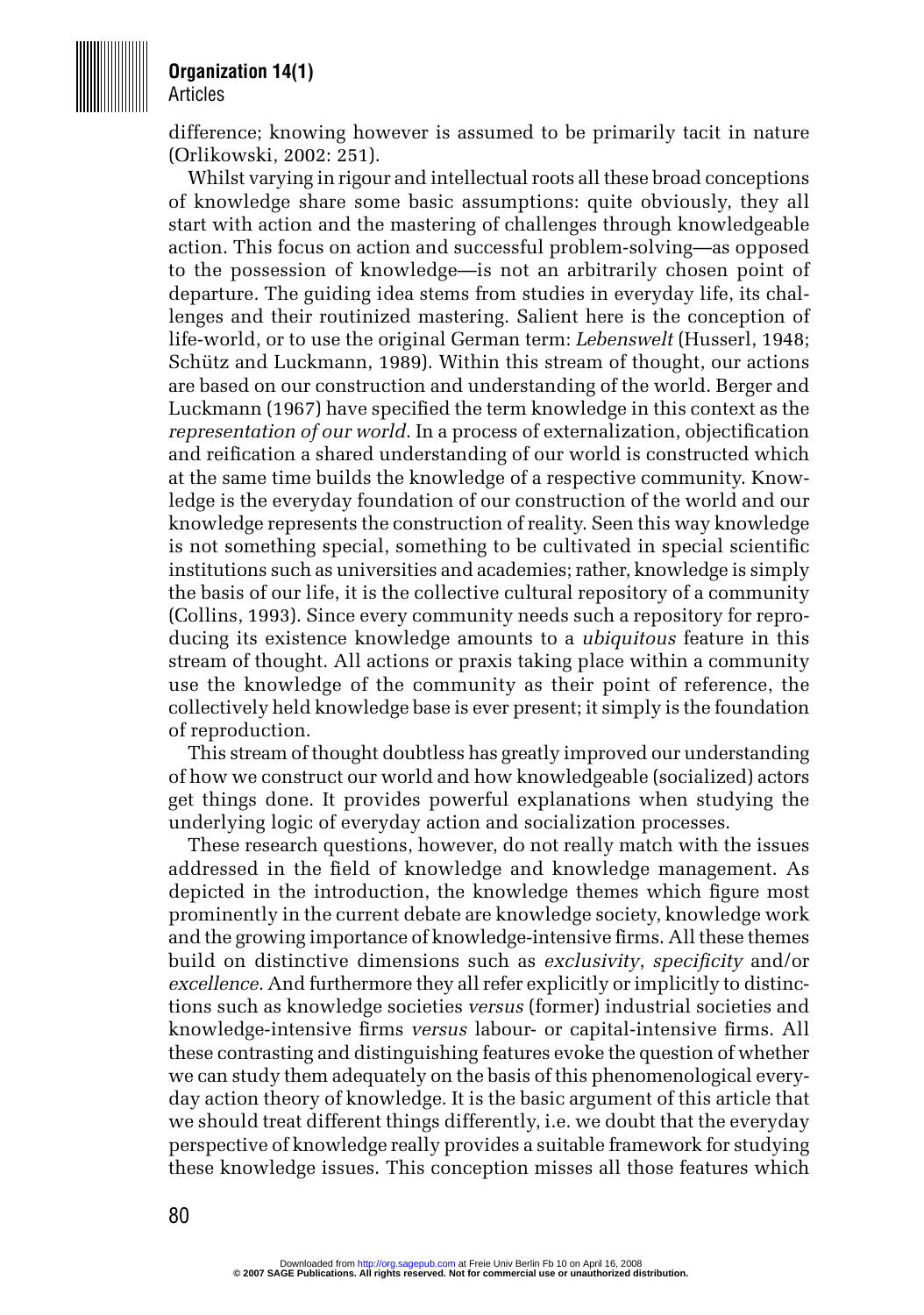

Georg Schreyögg and Daniel Geiger

build on distinctiveness: the phenomenological understanding of knowledge portrays all societies as knowledge based since knowledge represents any reality construction. It is impossible to understand on this basis the specifics of a knowledge society. And the same holds true for knowledgeintensive firms: all organizational life is based on reality constructions and on knowledgeable action. As a consequence all organizations would be knowledge-intensive and would be so to the same extent. The specifics of the (modern) knowledge intensive firm cannot come to the fore.

Consequently, if we take the current debate on knowledge-societies, knowledge-intensive firms, knowledge management and knowledge as competitive advantage seriously (see the critical remarks by Alvesson, 1993), we have to build a template that allows for differentiating systematically between knowledge societies and non-knowledge societies, between knowledge-intensive firms and firms that are less knowledgeable etc. If knowledge is supposed to build a distinguishing element with a high value for both organizations and societies, it has to be conceived in terms of distinctiveness.

A closer look at Berger and Luckmann's work (1967: 2) reveals that it was not their intention to provide an encompassing conception of knowledge. They focus on a specific sociology of knowledge and do not claim universal application of their notion of knowledge. In contrast, they explicitly concede that there might well be other, more elaborated understandings of knowledge, which are not however in the focus of their study. They even go as far as saying that it would have been better to put the term knowledge in their study into quotation marks to indicate this difference. Thus they were quite aware of the fact that their understanding of knowledge is of limited use when studying more systematic, philosophical conceptions of knowledge.

If we are interested in explaining knowledge societies, knowledge-intensive firms and knowledge driven competitive advantages we therefore need a different framework which focuses on distinctive and exclusive qualities of knowledge; one that allows for drawing distinctions between high quality and low quality knowledge and informs us of what knowledge is and what it is not. For gaining such alternative understanding it seems advisable to consult those disciplines which are used to conceiving knowledge in more distinctive ways.

## **Knowledge and the Philosophy of Science**

The search for the understanding and conceptualizing of knowledge has a long history and has been one of the central subjects of the philosophy of science. Surprisingly enough, this long-standing tradition of reflection on the nature of knowledge has not much been taken into consideration in the debate on knowledge management to date (Grandori and Kogut, 2002: 225).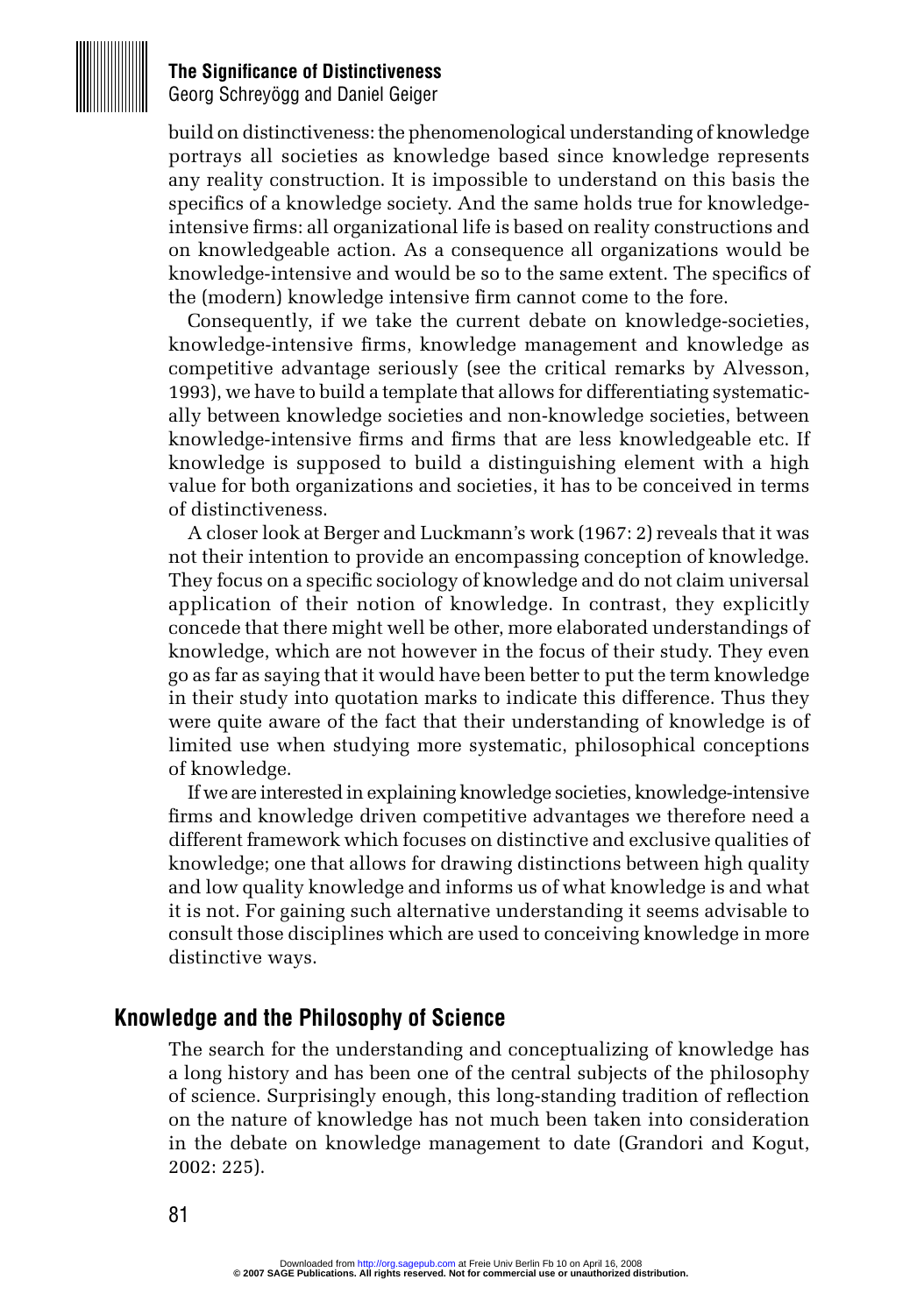

Philosophy of science first of all has always aimed at differentiating knowledge from other concepts such as simple opinion or meaning. At the core is the basic distinction between true or false knowledge and a theory of truth that can legitimate that differentiation (Habermas, 1986). It is well known that the philosophy of science has not succeeded in reaching consensus on all of these fundamental questions. It is not possible to recapitulate here this far reaching and long standing debate with all its different streams. We rather suggest relying on a most advanced and—at least in our discipline—broadly accepted stream, namely philosophy of communication which provides a suitable template to reflect on knowledge and its prerequisites. This philosophical stream has its very basis in the 'linguistic turn' (Bergmann, 1958; Wittgenstein, 1922) which holds, roughly speaking, that our understanding of the world is basically bound to the language we use (Wittgenstein, 1922). Opposed to the positivist idea of objective truth, the linguistic turn claims that any attempt to gain experience of the world is imprinted by the language we use to understand the world. We therefore cannot escape the construction of our language (hermeneutic circle). There is no 'innocent' or direct experience of the world which is independent of an observer or as Gadamer (1976: 19) put it: 'Human experience is essentially linguistic'. Any observation is therefore bound to the constructions of observers (von Foerster, 1982). Seen this way one important element of the philosophy of language is its constructivist position: the world cannot be discovered as it is out there, rather any understanding of the world is bound to the constructed observation through language. A basic and core principle of the philosophy of science presented here is therefore that any form of knowledge is bound to *linguistic construction*.

This fundamental insight, however, does not imply—as is it is often assumed—that all knowledge is fundamentally subjective and based on individual constructions. Whilst rejecting the positivist idea of objectivity in terms of correspondence with the world out there, the major stream within the philosophy of language introduces another idea of objective knowledge, i.e. objectivity in terms of inter-subjectivity brought about by *joint* linguistic constructions of a community (Habermas, 1995b: 132). The 'epistemic authority' (Habermas, 2003: 244) which is able to claim for objectivity is the communicative practice of a community. The very reason for being able to transcend subjectivity basically draws—again roughly speaking—on the fact that language is no solipsistic endeavour it rather is inter-subjective/social by its very nature (Habermas, 1984). Consequently, in this thinking objectivity or truth can be achieved through inter-subjective communication only, or being more precise, through seeking consensus in discourses (Habermas, 2003; Kamlah and Lorenzen, 1984; Toulmin, 1958). Therefore *inter-subjectivity* amounts to the second core principle of the stream of philosophy of science on which we draw here.

To summarize, language based constructions and inter-subjectivity are seen as the core principles for building a distinctive (and not ubiquitous) notion of knowledge. In the next section we aim to show that they provide a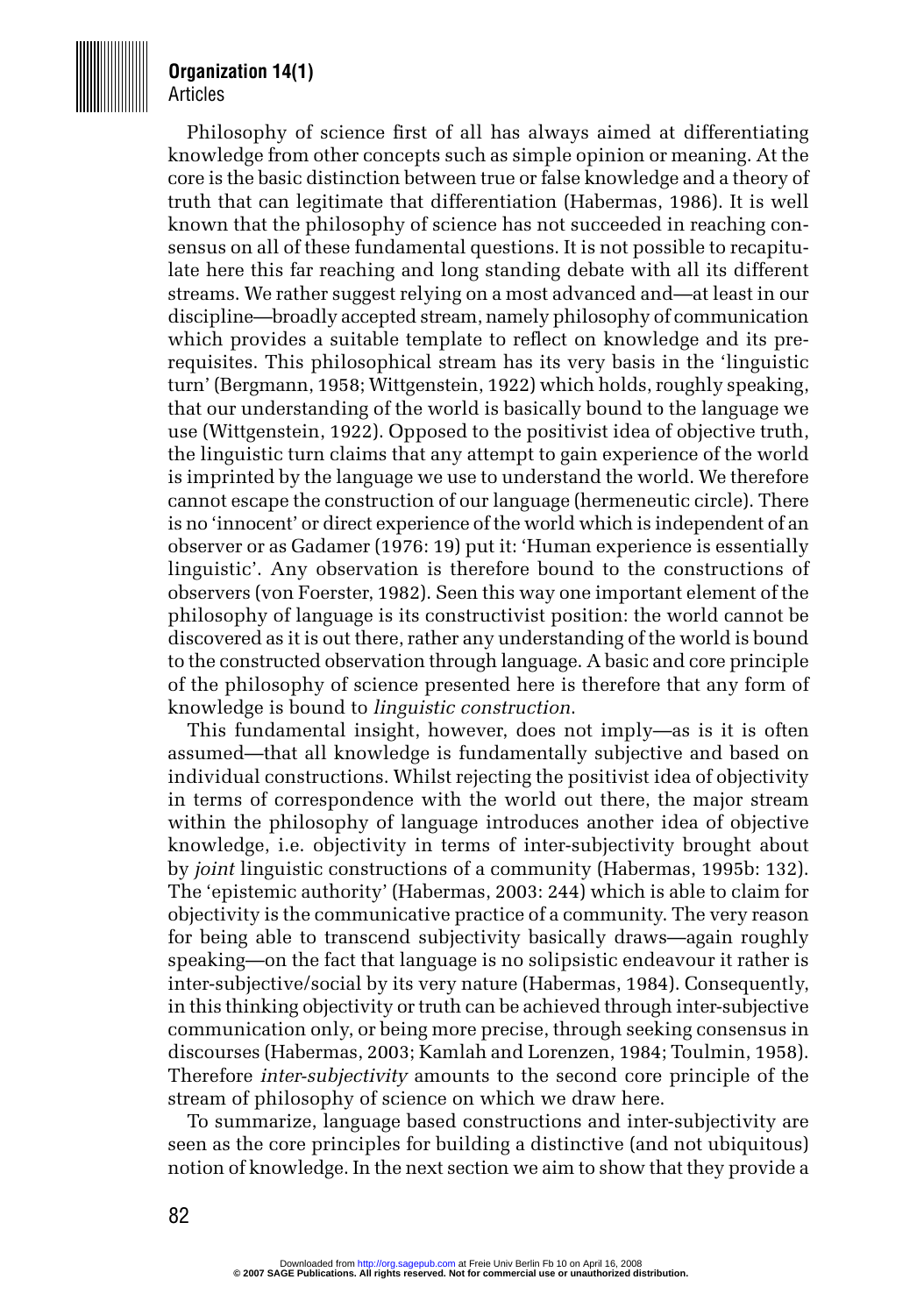

platform for developing an understanding of knowledge that can give more meaning to the notions of knowledge societies and knowledge-intensive firms. To pursue this purpose it proved to be most promising to draw on the oeuvres of Habermas and Toulmin, thereby outlining a discursive understanding of knowledge.

## **Towards a Discursive Understanding of Knowledge**

As stated in the previous section, knowledge is constructed in social communication processes. Therefore further elaborations have to build on this communicative basis. We are looking for a more distinctive understanding of knowledge than the recent knowledge literature offers. Of special interest therefore are approaches which specify requirements for knowledge or to put it differently: specifications which allow for differentiation between knowledge and non-knowledge.

## *Life-world versus Discourse*

For advancing a distinguishing understanding of knowledge it should first be stressed that communication involves more than words, grammar and syntax it always also contains '*validity claims*' (Turner, 1988: 99). Or as Toulmin (1958: 11) put it: '*Every speech act explicitly or implicitly raises a validity claim*'. These validity claims can be treated in basically two different ways: one possibility is that they are simply believed or disbelieved by the community in which the communication has taken place; the acceptance or rejection of validity claims goes without saying, i.e. they are not explicitly raised. The validity claims remain implicit; they do not amount to a problematic theme in a discourse. In case of acceptance the community simply takes the propositions for granted, integrating them smoothly into their thinking and acting.

This unproblematic handling of implicit validity claims embedded in daily routines builds the sphere of the communicative practice used in everyday life—the aforementioned 'life-world' (Habermas, 2003: 19). As actors jointly handle effectively their speech acts, the life-world is perceived as being their 'objective' reality (Berger and Luckmann, 1967). It forms the '…culturally transmitted and linguistically organized stock of interpretive patterns' (Habermas, 1984: xxvi).

In contrast to Schütz (1989) and Berger and Luckmann (1967), the philosophy of language does not stop at describing and explaining the functioning of life-world, it rather introduces a second level (see for a comprehensive overview Habermas, 1984). It is conceived as a meta-level at which the modus of *refl ection* comes to the fore. Carrying the issue of validity claims further this second level builds the sphere where claims are explicitly raised and their *validity amounts to a basic question within a discourse.* This idea does not make the case of transferring all validity claims to this discursive level, it is conceived as a special treatment for conflicting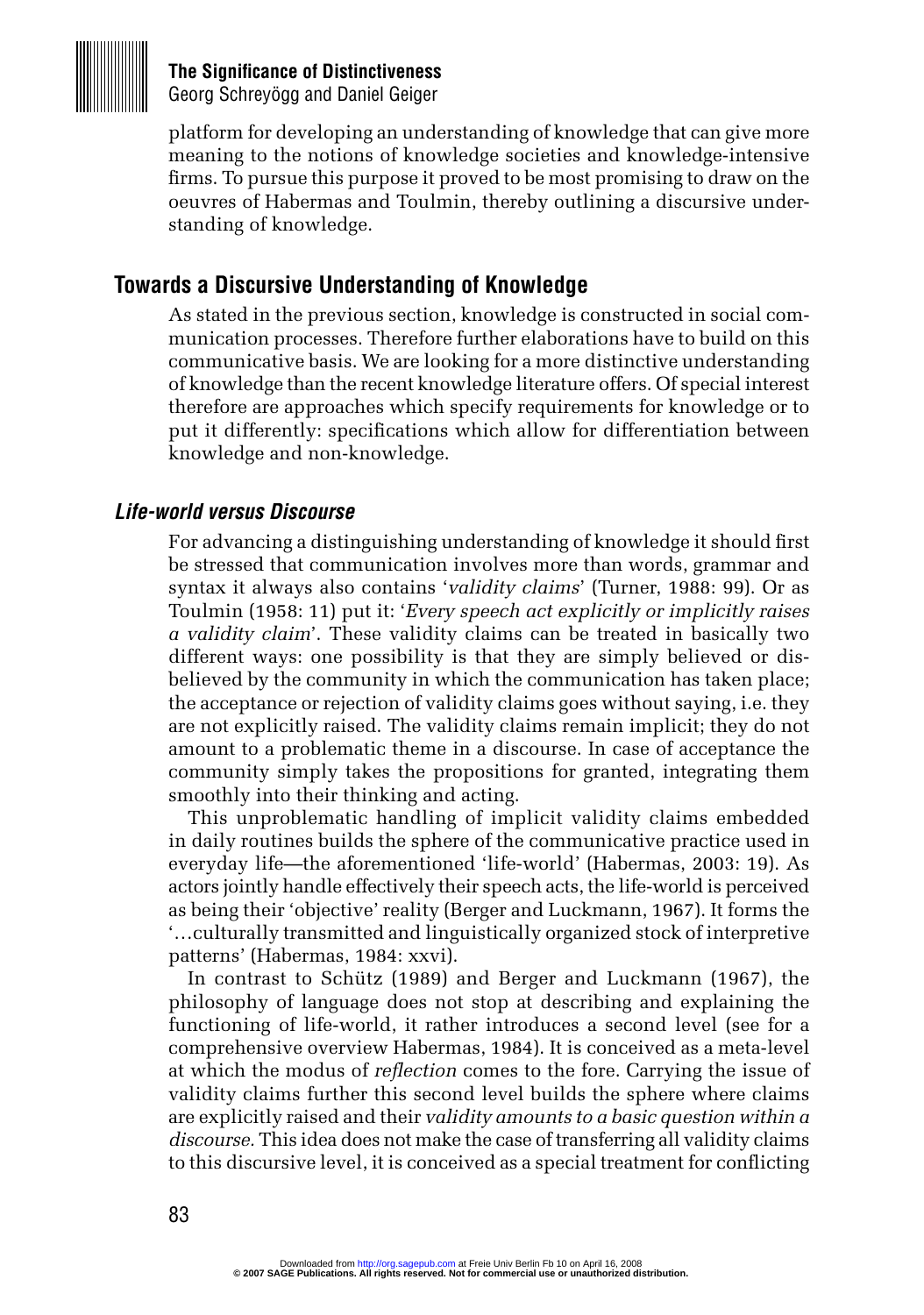

or extraordinary claims. Or, as Habermas (1984: 18) put it, for conflicting claims which '…can no longer be repaired with everyday routines and yet are not to be settled by the direct or strategic use of force'. In all those cases, including all sorts of scientific claims which are designated as problematic claims per se, the validity of a claim requires clarification, needs a reflection on whether the underlying propositions can be accepted or not. That means that we enter the sphere of argumentation with its own prerequisites and rules. In this view argumentation means '…that type of speech in which participants thematize contested validity claims and attempt to vindicate or criticize them through arguments' (Habermas, 1984: 18; see also Toulmin 1958).

On our way to reconsider organizational knowledge and to find a template for distinctive criteria the previous discussion allows distilling two further distinctive characteristics of knowledge: the first is that there is a close connection between knowledge and validity claims. And the second is that to draw distinctions in the realm of knowledge can only mean discussing claims explicitly in the form of argumentation. The rules of argumentation need further elaboration.

From a philosophy of science point of view not all explicit communicative interaction equals argumentation, there are specific requirements such interaction has to fulfill. *First* of all, whilst being relieved of the pressure of immediate action, participants of an argumentative discourse have to be able to understand the subject which is on the agenda of the discourse, meaning that they have to have some understanding of what the issue under investigation is. *Secondly*, in order to substantiate an argumentation participants have to provide (good) reasons for or against a specific claim. Reasons can be of varying nature: empirical, logical, aesthetical, but it is '…only with reasons, whether the claim defended by the proponents rightfully stands or not' (Habermas, 1984: 25). Argumentation is a dialogue designed to examine reasons provided to defend a claim. *Thirdly*, the notion of argumentation also implies that participants have to accept the normative power of reasons, i.e. they have to accept reasons if they turn out in the discursive process as the better ones and they have to drop claims in case the reasons provided for them did not hold. This position has therefore also been called consensus theory of truth (Habermas, 1995b) which brought about the differentiation between a factual (arbitrary) and a true consensus reached on the basis of argumentation and good reasons.

There are lots of philosophical theories of argumentation and reasoning. Among them Toulmin (1958) and Toulmin et al. (1979) and his reconstruction of the logic of argumentation processes stands out. According to Toulmin (1958: 90), the general logic of an argumentative process is as follows: if someone puts forward a claim (C), this claim refers to some data (D) given which allows putting forward the claim. A validity claim is raised in case the conclusion which allows moving from D to C is called into question. In this case the proponent has to give reasons that support his/her claim, i.e. he/she has to explain what allowed him/her to conclude from D to C.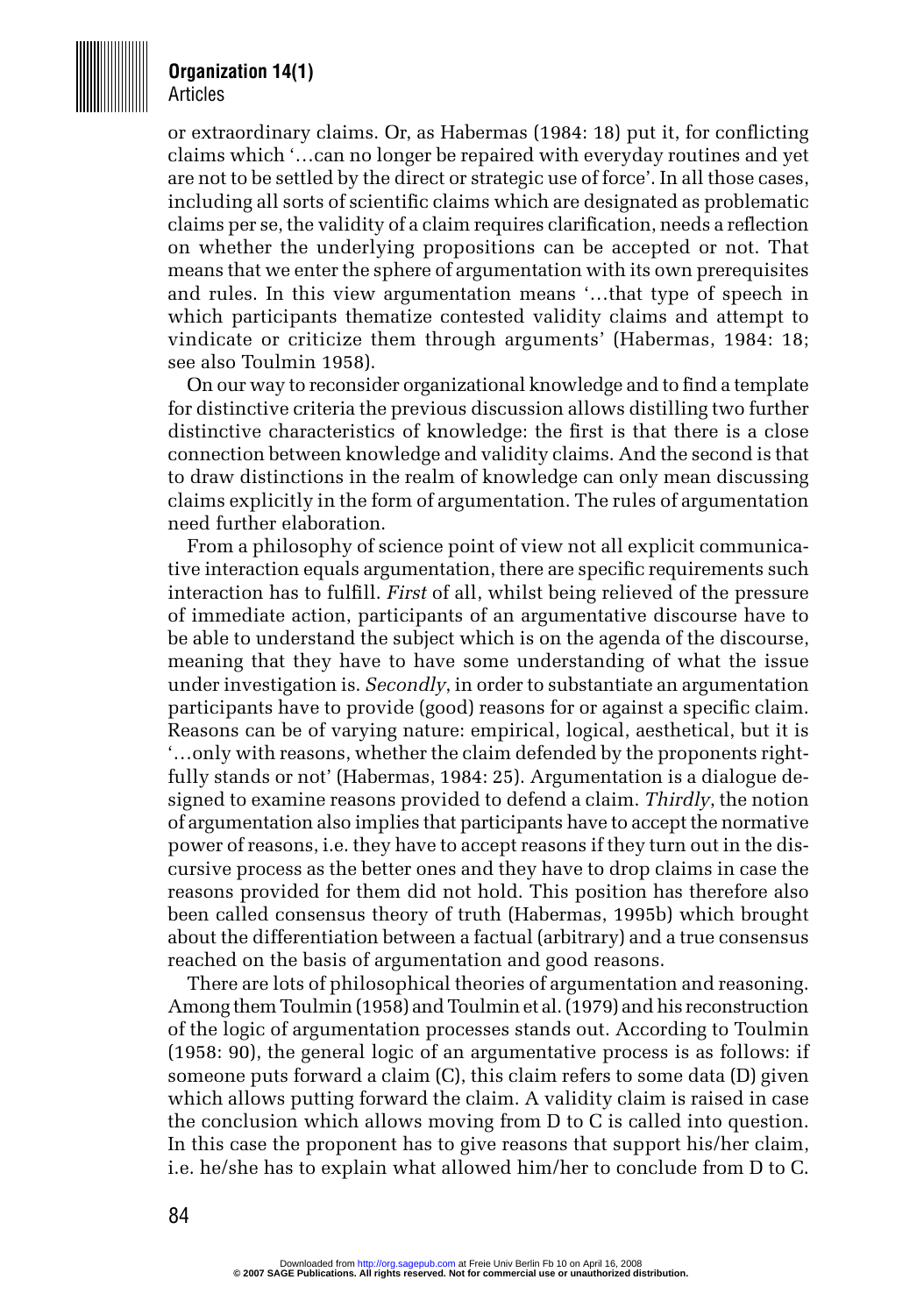

The conclusion has to be supported by warrants (W), which have to be of a different logical type from data, otherwise it would just be a repetition of what has been said already. Warrants are logical deductions which allow concluding C from D enforced by what Toulmin (1958: 11) calls Backing (B). Only in this case, a conclusion (C) can be drawn that counts as an *argument*. This prototypical structure of Toulmin's theory of correct argumentation is presented in Figure 1.





Discourses are necessary for clarification; in case validity claims are called into question an argumentation process (discourse) has to be started in order to seek the *best and most convincing argument*. Argumentation processes are finished by consensus which relies idealistically only on the force of the 'better argument'. It is a paradoxical force because it is conceived as being forceless: 'the forceless force of the better argument' (Habermas, 1995a: 161, translation by the authors).

## *Knowledge as Discourse*

The differentiation advanced above between the naïve life-world on the one hand, where validity claims are not reflected and the sphere of argumentation/ discourses on the other hand, in which the validity of claims is thematized and argumentation processes take place, provides a suitable template for developing a distinctive understanding of knowledge. In the tradition of philosophy of science knowledge is bound to reflection as opposed to naïve opinion, spontaneous action or meaning. Accepting this line of reasoning implies that the life-world is not the sphere of knowledge because its operations are based on implicit unreflected beliefs, meanings, tradition, etc. If we equate the implicit beliefs of life world action with *knowledge*—as is suggested in the bulk of the more recent literature on organizational knowledge—then we lose the very basis for discussing the features in the knowledge debate such as knowledge-intensive firms or knowledgesocieties which all build on distinctions. We therefore advocate the case of restricting the notion of knowledge to all those propositions that have been made subject to an argumentative process in the sense outlined above. Good reasons and argumentation processes are at the centre of this understanding: 'Arguments are the means by which inter-subjective recognition of a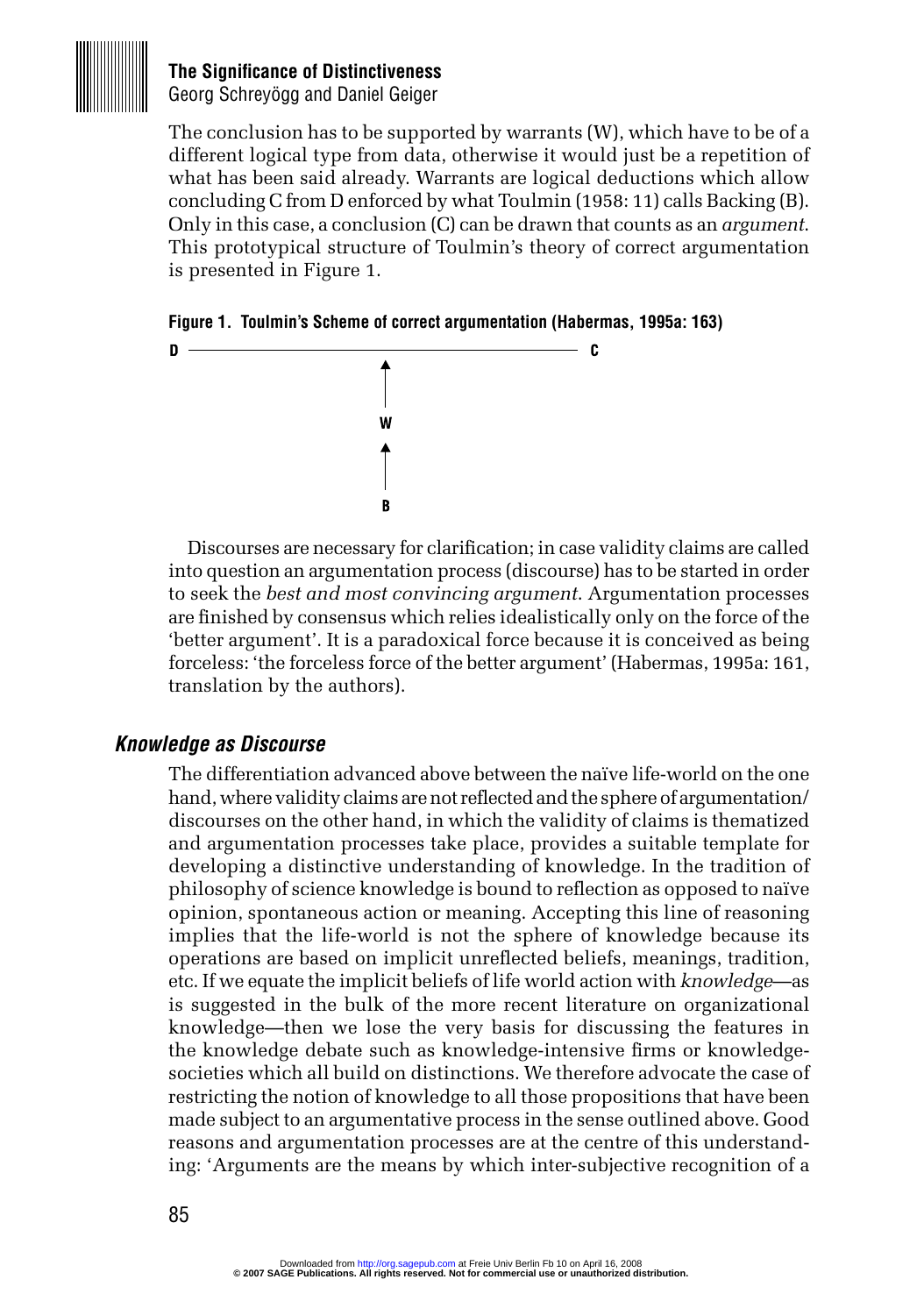

proponent's hypothetically raised validity claim can be brought about and opinion thereby transformed into knowledge' (Habermas, 1984: 25). By implication, in this view the notion of knowledge can only be attributed in case the validity claims of a proposition have been called into question and have turned out as valid in an argumentative process. Within this stream of thought knowledge can only be generated within inter-subjective discourses, where validity claims are evaluated in the light of reasons. In order to avoid misunderstandings it should, however, be stressed that knowledge discourses are not completely detached from life-world; rather all knowledge has its roots in the sphere of the life-world. The claims have been liberated from the life-world processes and brought to the sphere of reflection. So the spheres are still connected, the differentiating feature is whether validity claims are reflected or not.

In sum, our argument advances a clear distinction between the everyday opinions, skills and habits used within the life-world and knowledge which is conceived as the outcome of inter-subjective reasoning processes taking place within discourses.

Sometimes the notion of knowledge elaborated here has been equated with a positivist understanding of knowledge. This is a serious misunderstanding. The position advocated above does not rely in any way on objectivity in terms of corresponding with a real world out there (Tarski, 1946). It rather relies on a constructionist position which holds that truth is bound to the linguistic constructions we use to understand the world and to build our arguments. The criteria to evaluate the reasons originate from the respective discursive community and are therefore the outcome of an *inter-subjective social construction* (Habermas, 2003; Kamlah and Lorenzen, 1984; Mittelstrass, 2001; Toulmin, 1958). And to avoid a further misunderstanding it should also be stressed that this philosophy of knowledge does not subscribe to ideas such as final truth or irreversible proof. As the truth of knowledge is construed in terms of discursive consensus, by implication the reached consensus is always fragile. One can never claim for final validity as the outcome of a discourse is principally prone to fail; it is always possible (and as is well-known: it happens more often than not) that knowledge that has previously been accepted as being valid will prove false later on when new reasons have been brought into a subsequent discourse. In the latter case, one would call it *false knowledge*, i.e. knowledge that was previously to be considered true (Luhmann, 1998). From a knowledge management point of view false knowledge should not be forgotten or 'unlearned' (Argote, 1999). It has still a function in the collective memory because it can provide valuable orientation for future discourses (Luhmann, 1998: 170).

Summarizing the conclusions drawn so far the principles that follow emerge as key characteristics of knowledge (in the sense defined above):

The most fundamental universal requirement is that knowledge builds on some kind of statement or assertion. This basically implies that knowledge is communicative in nature; it cannot exist outside of language.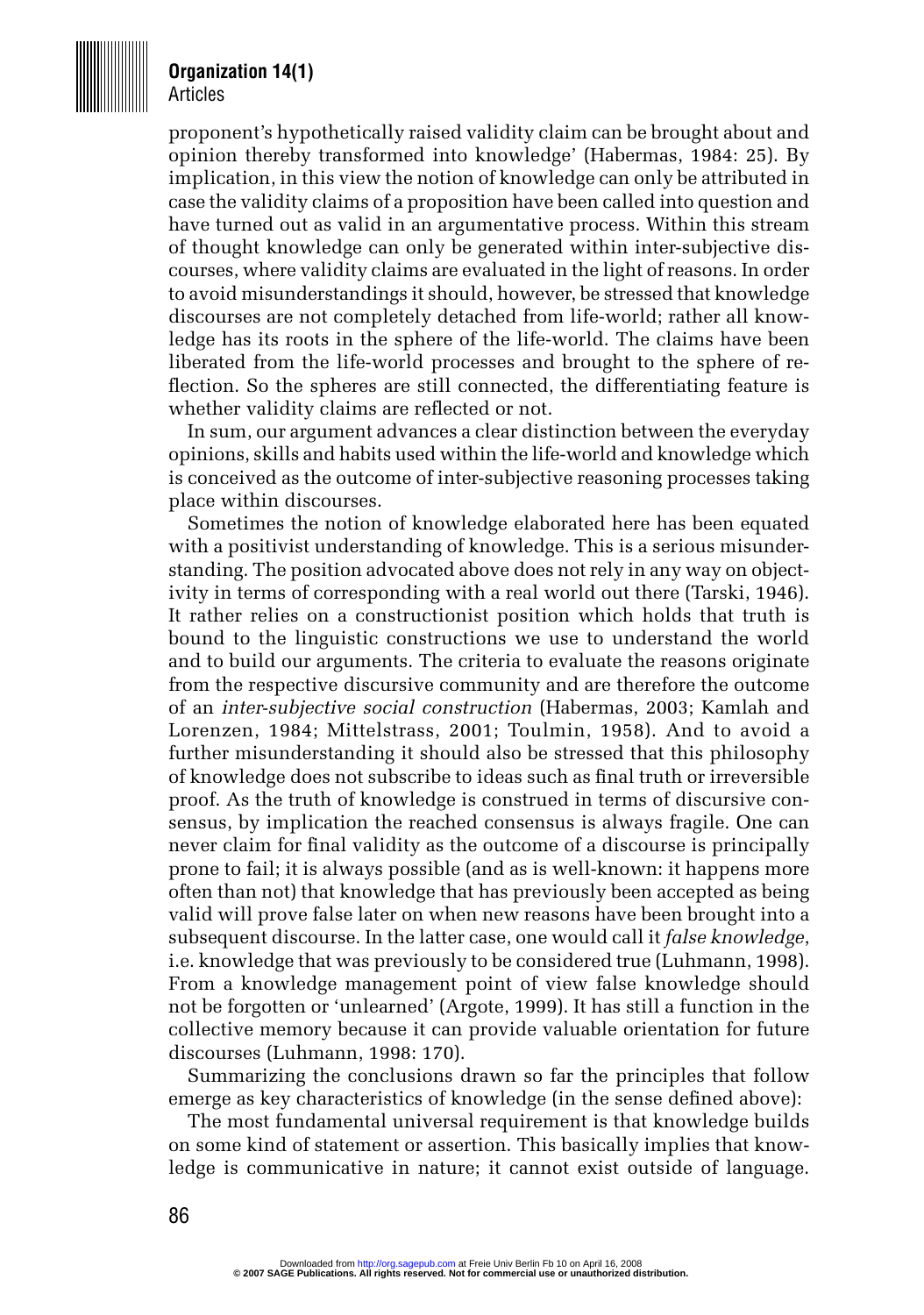

Georg Schreyögg and Daniel Geiger

Knowledge is linguistically constructed in a community of communication. There is no knowledge without communication.

However, the communicative dimension, while necessary, is not sufficient for qualifying an assertion as knowledge. Acceptable claims have to be differentiated from non-acceptable ones. Such differentiation can only be reached if the core requirements of any discursive practice are fulfilled. Claims cannot be evaluated (discussed, reflected, accepted, rejected, etc.) unless they are substantiated by reasons. As any assertion puts forward a validity claim, explicitly or implicitly, the proponent must provide reasons that support his/her claim (Toulmin, 1958: 11). In short, knowledge demands reasons. There is no knowledge without reasons.

Reasons, however, can be good or bad, i.e. acceptable or not acceptable. Knowledge therefore needs not only reasons, but *good, i.e. acceptable* reasons. Reasons turn out as good when they have successfully passed a discursive evaluation or justification procedure. By implication, there is no knowledge without good or more precisely consented reasons.

It is important to note that the criteria used to differentiate acceptable from unacceptable reasons (and therefore also knowledge from non-knowledge) are themselves discourse dependent, or as Toulmin (1958) has put it: *fielddependent*. There are no universal standards for evaluating knowledge; rather, each field or discourse develops its own accepted standards. Often there are even competing standards across discourses in evaluating reasons and different ways of building reasons: theoretical deduction, practical exploration, experimentation, etc. (Habermas, 2003; Janich, 1996). And as is well known from organization studies, more often than not the different streams call the criteria from other ones into question.

This brief discussion elucidates at the same time that knowledge cannot be considered an exclusive product of one particular fi eld, namely science, as has been advocated by philosophy for a long time. Rather, scientific knowledge represents just one type of knowledge that fulfills the criteria outlined above. Other fields are likely to generate other types of criteria and therefore other types of knowledge, such as legal, aesthetic or business knowledge. Knowledge therefore differs according to the evaluation criteria used within a certain discourse/field: 'The validity of our knowledge claims depends on the appropriateness of our argumentation by which we support them and our standards for evaluating them are field-dependent' (Toulmin, 1958: 209). As a result, different knowledge communities based on different types of field-dependent knowledge criteria are likely to co-exist. These different knowledge types can enhance each other, contradict each other or simply co-exist. The question of how to handle conflicts arising from overlapping or competing knowledge types is a hotly debated one. It refers to another long-standing debate on the (in)commensurability of contexts (Toulmin, 1958; Scherer, 1998; Scherer and Steinmann, 1999; see also the special issue of *Organization* 5/2 1998). A recapitulation of this debate is, however, due to space limitations beyond the scope of this article and not absolutely necessary for carrying forward our argument.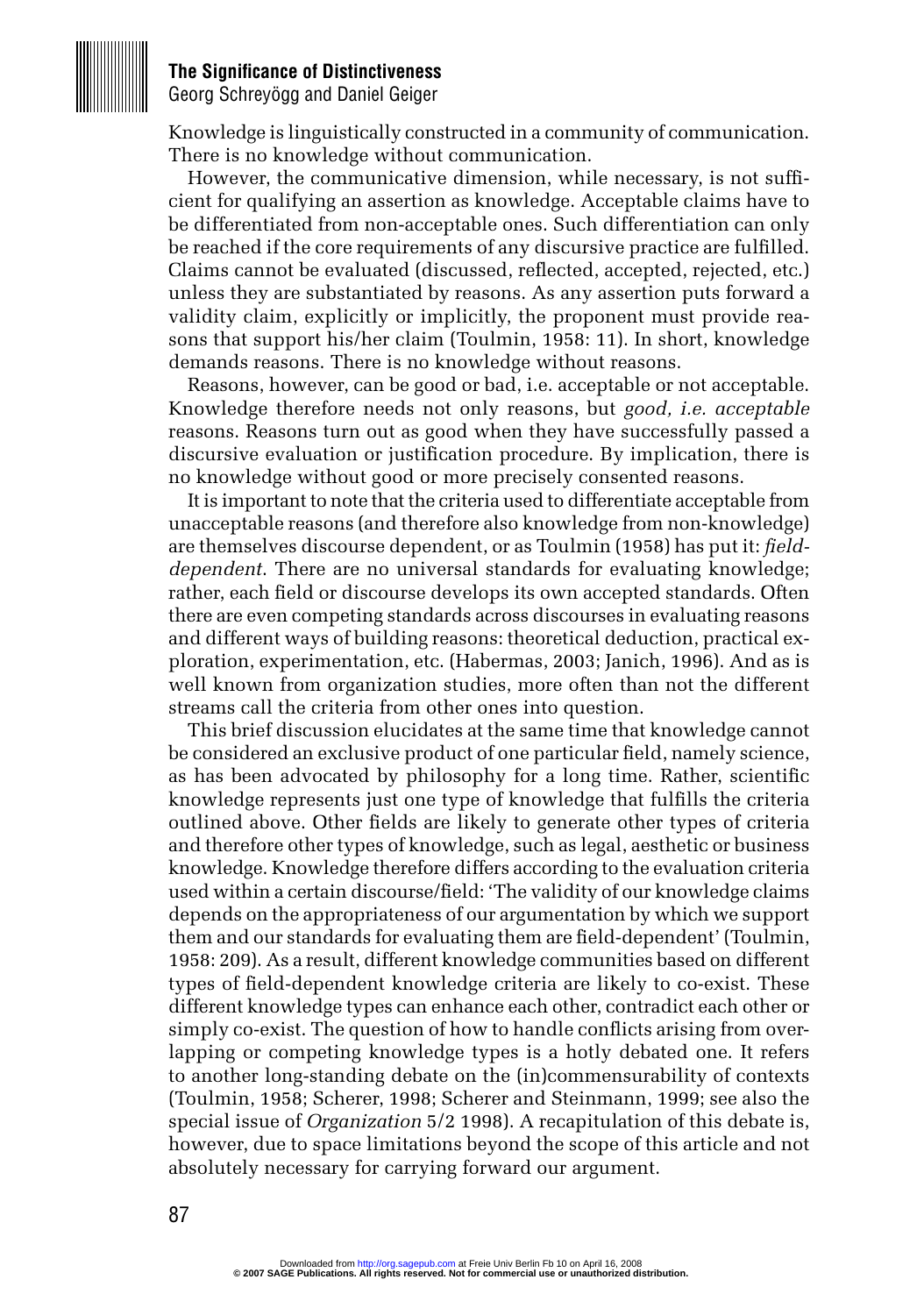

In a next step we will explore the theoretical and practical implications of this reformulated conception of knowledge in organizations.

## **Organizational Knowledge and Beyond**

The following section is designed to explore the consequences of the suggested notion of knowledge for the knowledge debate in management studies. We aim to demonstrate how the important issues briefly depicted in the initial part of this article such as knowledge-societies, knowledgeintensive firms and knowledge work can profit from this reorientation. Our proposition is that by being based on a more distinctive notion of knowledge these concepts can be understood in a more meaningful way enabling us to account for the specificities of knowledge. First of all, however, we try to review the boundaries of the knowledge debate in the light of this revised understanding of knowledge. Of particular interest here is its relationship to the most salient and, at least for a long time, most popular conception in the field of organizational knowledge, namely tacit knowledge.

The distinction between explicit and tacit knowledge undoubtedly plays a major role in the current debate on organizational knowledge (Gourlay, 2003; Nelson and Winter, 1982; Nonaka and Takeuchi, 1995; Spender, 1996a; Subramaniam and Venkatram, 2001). In this stream of thought explicit knowledge is understood as codified knowledge, *i.e.* that kind of knowledge that is verbalized, well understood, transferable and storable in archives. It is not bound to a specific person and his/her skillfulness. Polanyi (1966) therefore calls it 'disembodied knowledge'. Explicit knowledge refers to facts and rules that can be documented and can be reproduced by applying specific construction rules. Ryle (1949) calls explicit knowledge 'knowing what'.

In contrast, tacit knowledge relates to all those aspects of individual proficiency which are non-verbal in nature and cannot be explicated. It starts with the observation that individuals can master complex tasks without being able to explain how they got them accomplished. They act on the basis of reliably disposable knowledge without a clear understanding of its functioning. Tacit knowledge is thus assumed to enable action in a tacit way. An individual acts on the basis of something that he or she 'knows' but cannot describe in detail, let alone explain. Ryle (1949) therefore calls it 'knowing how'. Tacit knowledge is considered a special competence of a person which cannot be separated from the knowing individual and this is why it is often called 'Personal Knowledge' (Polanyi, 1958). Tacit knowledge represents a complex capability, including bodily competence, in brief the knowledge is 'embodied' (Polanyi, 1966). As a logical consequence, tacit knowledge cannot be described in abstract, it can only be actualized by acting and is bound to the context of action (Cook and Brown, 1999: 387; Neuweg, 1999).

Tacit components are without doubt extremely important features in understanding effective action, but is it really elucidating to conceive of this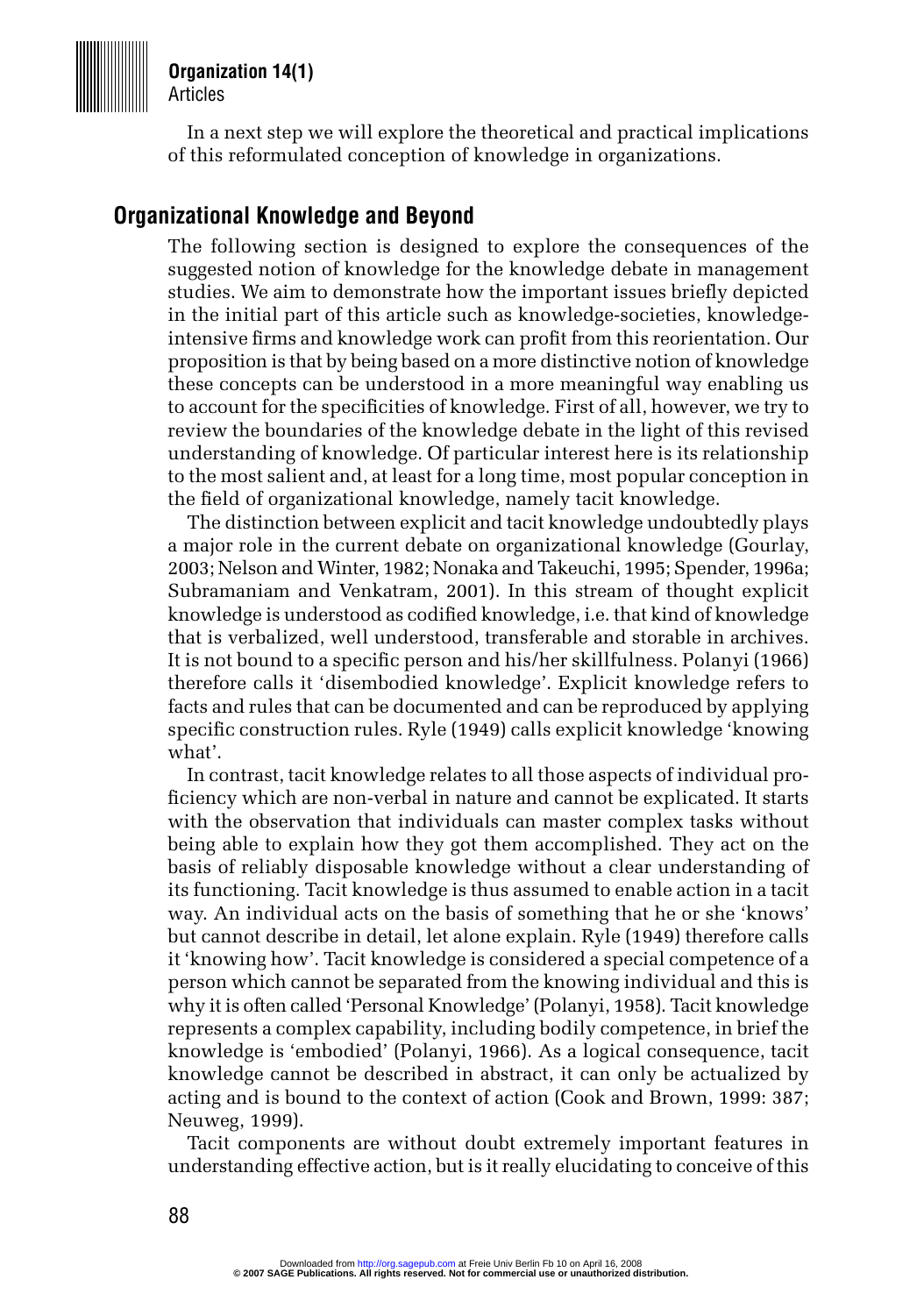

Georg Schreyögg and Daniel Geiger

capability as knowledge? And what exactly does the notion of knowledge mean in this context? The understanding of knowledge as introduced above calls here for drawing clear distinctions.

If we compare, it becomes obvious that both confirmed propositions and tacit components refer to the basis of effective action, but they do so on totally different dimensions. The first one represents a cognitive dimension; the second refers to an activity. The tacit knowledge is far beyond any traditional understanding of knowledge and the criteria specified above in particular. In a way it is the opposite dimension; it does not exist in verbal form and even more than that, it cannot be verbalized by its very nature. Consequently, it cannot become subject of a reflection process, its validity claims cannot be supported by good reasons and be tested by any discursive evaluation procedure. It can be observed and imitated but not logically analysed. From a logical point of view one can conclude that the concept of tacit knowledge does not even allow for differentiating between true and false tacit knowledge. Tacit knowledge is conceptually bound to successful action; in case of unsuccessful action there is simply no or not yet tacit knowledge available. By implication in this logic of attribution tacit knowledge is therefore always true. There is no such thing as false tacit knowledge. As the term 'knowledge' basically builds on the logical possibility of a differentiation between 'valid' and 'invalid', this aspect stresses that the term knowledge does not apply to this type of skilled action. They are two totally different things which should not be confused.

This conclusion does not intend in any way to call the importance of the tacit dimension into question. The importance often claimed for successful everyday practice in organizations cannot and should not be denied. Rather, our argument is that subsuming it under the notion of knowledge is likely to confuse the concept of knowledge and to render it an all encompassing notion with no clear meaning.

As a result of this discussion, we urge the replacement of the misleading term *tacit knowledge* with the term *skillfulness* or *practical proficiency* (see Ambrosini and Bowman, 2001). After all Polanyi himself wondered whether tacit knowledge would not be better understood by calling it *skillfulness*  or '*Können*' (Polanyi, 1966: 7).

It is, however, important to realize that tacit skills and (reflective) knowledge are practically not two totally separated dimensions, they rather interact in the very process of acting. Effective action in developed societies requires both knowledge and tacit skills. A surgeon, for example, needs both (confirmed) knowledge about the human body and advanced operation techniques as well as tacit skills, i.e. the manual dexterity and competence to use surgical instruments in a precise way, without trembling, to carry out the operation successfully. Successful deployment of knowledge cannot be applied successfully without tacit skills (Tsoukas, 2003). In acting the one complements the other, but they are not one and the same. They operate on different logical levels which must not be subsumed under the same notion.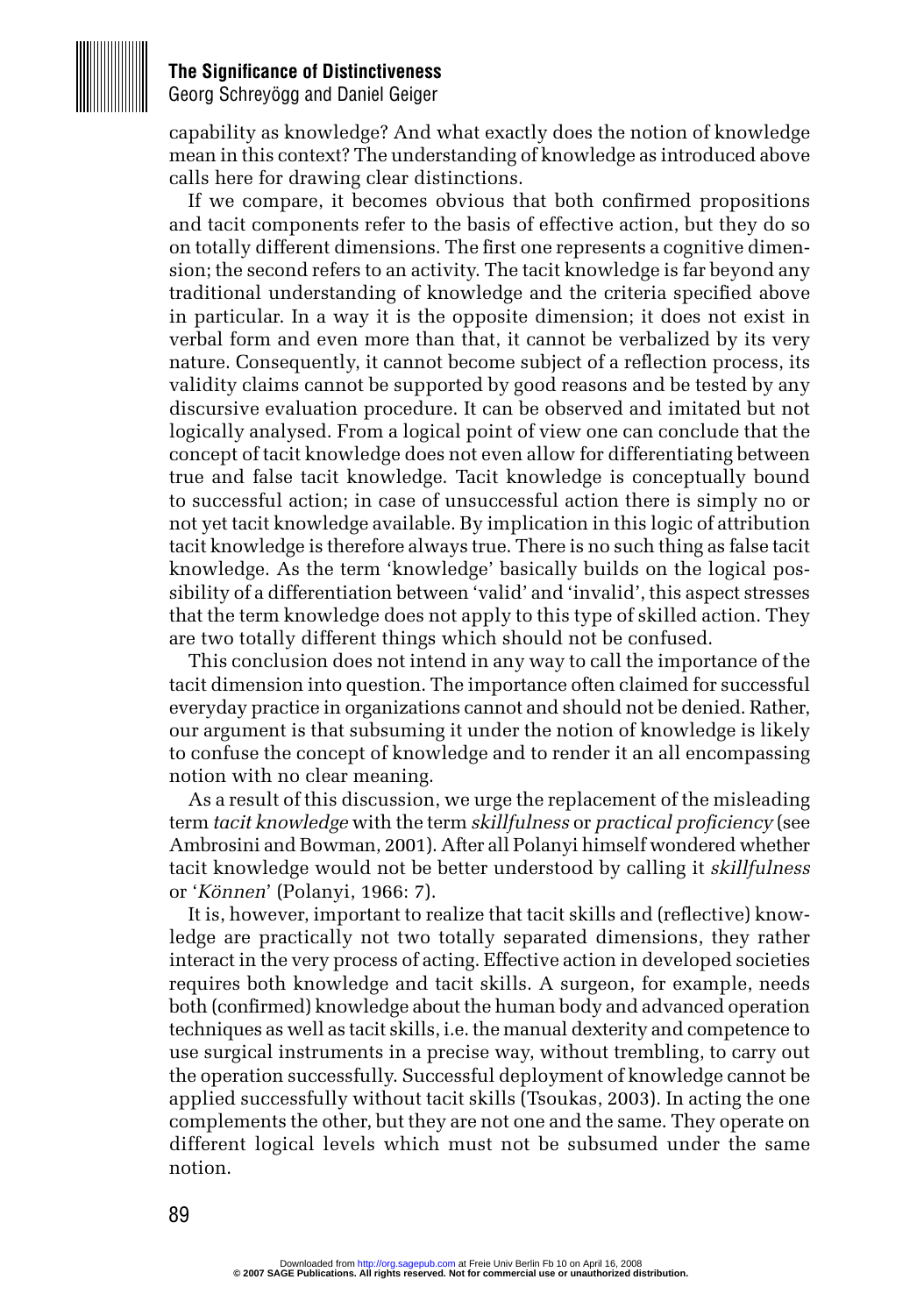

## **Implications and Guidelines for Managing Knowledge**

## *Knowledge Societies*

The main proposition at the beginning of this article was that for further discussing current themes of interest in the knowledge debate a more distinctive understanding of knowledge is needed. The aim of the following section is to demonstrate that the redefined notion of knowledge can actually provide a better basis for such discussions. The first theme mentioned was the so-called knowledge society. Contemporary and more advanced societies in general have often been described as increasingly relying on knowledge. Knowledge societies are therefore conceived as a further step in the historical development, a step which overcomes the age of the industrial society (Lowendahl, 1997; Stehr, 1994). As has also been already shown at the beginning the currently preferred action-based notion of knowledge does not really allow catching the specificity of these postindustrial societies. This notion is too broad a concept for providing an adequate understanding of the historical difference marked by the term knowledge society. If all societies are basically based on knowledge—as it is assumed in the phenomenological practice conception—then the term knowledge society would be meaningless and confusing.

In the light of the suggested reformulation of knowledge, the emergence of knowledge societies would mean something specific, namely societies which base their operations increasingly on discursive knowledge by applying discursive validations (see also Gibbons et al., 1994). It would imply that post industrial societies make more and more use of the reflective mode as it has been used in research and science for a long time. Or to put it differently, more and more sections of a society no longer rely merely on the naïve life world with its implicit validations, rather they substitute at least critical parts of it by applying the reflective mode and treating validity claims as problematic (Weingart, 2002: 706). That needs some more explanation.

It is broadly accepted that modern societies can be characterized as functionally differentiated societies which consist of different, functionally specific subsystems each fulfilling a specific task within the society (Luhmann, 1984). Each subsystem or field such as science, the economy or art is seen as operating on its own functional logic using its own distinctions. In the light of the knowledge concept outlined above it is interesting to see that the scientific subsystem is used to reflect on the validity claims in use and treats them as problematic within its discourses. However, as more recent knowledge studies have convincingly shown, it is not only the scientific subsystem which is used to treat validity claims as problematic (Gibbons et al., 1994; Luhmann, 1998; Weingart, 1997). Rather, other fields of the society can rely on and make use of the discursive mode as well (Knorr-Cetina, 2001; Maasen and Weingart, 2001; Weingart, 1997). Carrying this observation further Weingart (2002) has convincingly argued that the notion knowledge-society aims at catching a recent development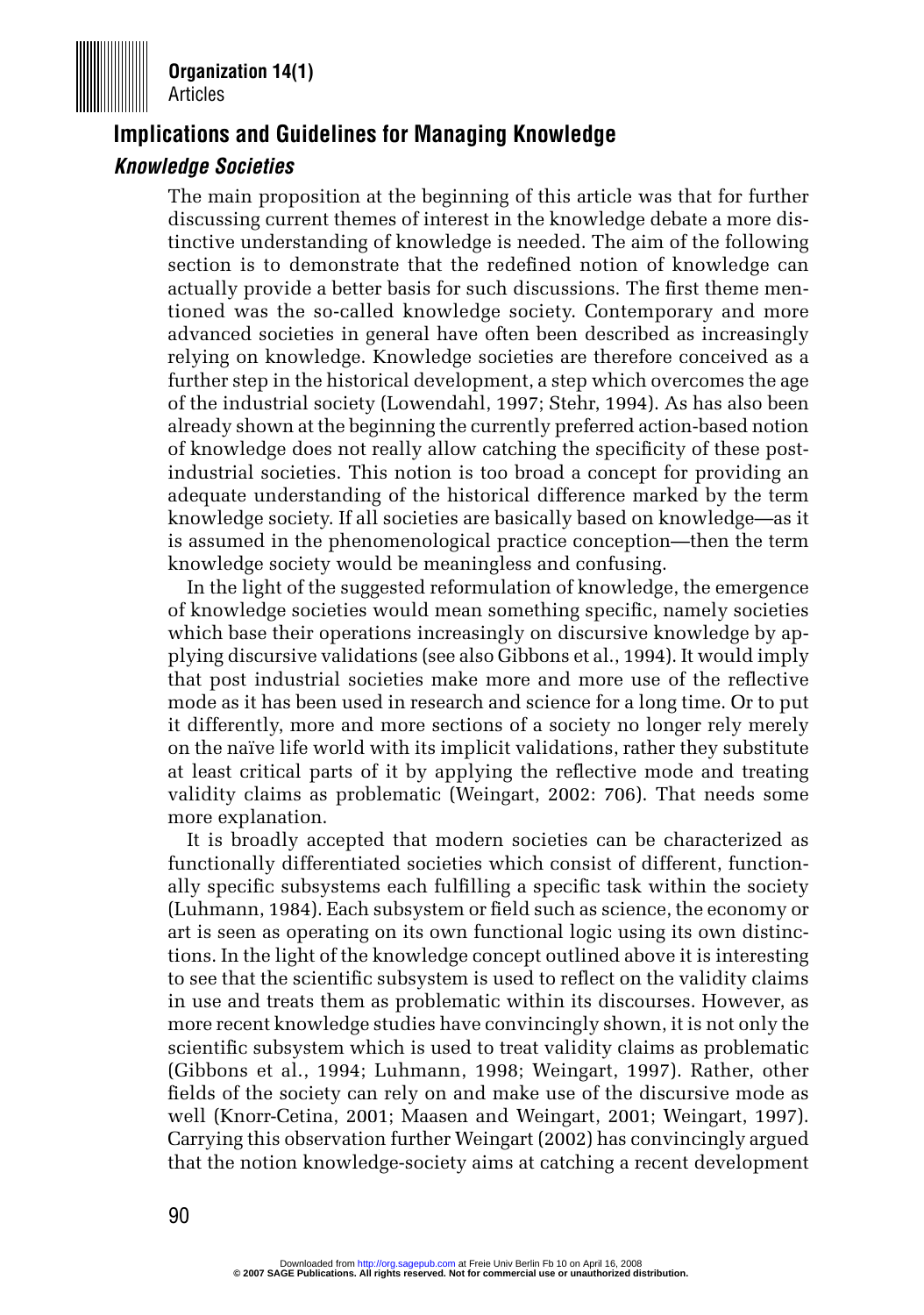

Georg Schreyögg and Daniel Geiger

along this historical line. The different subsystems of a knowledge society are increasingly assumed to treat validity claims as problematic within discursive processes, i.e. a broad spreading of the discursive mode of knowledge generation can be observed across the different subsystems. Knowledge societies would therefore be societies in which many more functional subsystems are used to treat validity claims as problematic than in industrial societies and reflect on them in the light of reasons that come up within their specific discourses.

Whatever the theory of the distinctive feature of a knowledge society is, this brief discussion has attempted to demonstrate that its elaboration is bound to a specific understanding of knowledge which allows drawing a distinction between knowledge societies and non-knowledge societies. We have also tried to show that a broad notion of knowledge cannot provide such basis. The understanding of knowledge suggested above is designed to bring more clarity in this debate and to elaborate on the boundaries of knowledge societies and other historical forms of societies.

## *Knowledge-intensive Firms*

The recent debate on knowledge-intensive firms shows noticeable similarities to the discussion on knowledge societies. Once again the notion refers to a historical development indicating a new emerging type of firm or at least the increasing importance of a specific type of firm. And the notion does not become meaningful unless a distinction is drawn with other non-knowledge-intensive firms. Often this concept has been used in conjunction with the broad action-based notion of knowledge. And we can repeat our concern here that we do not see how this conception can provide a basis for pointing out the specifics of a new type of firm. When elaborating on the features of knowledge-intensive firms we have to have a clear understanding of what non-knowledge-intensive firms are. In other words, we encounter once again the necessity of developing criteria which allow for such distinction.

Carrying further the notion of knowledge suggested above one would say that knowledge-intensive firms are first of all firms which make intensive use and/or generate knowledge in the discursive mode. It is not new that firms make use of knowledge, all industrial firms used to operate knowledge, e.g. in marketing research, operations management or logistics. This knowledge can be used in an unproblematic way, i.e. without taking the validity claims that come with them into question, but rather simply applying it. Proceeding along this line of reasoning it would be difficult to find a distinctive quality of knowledge-intensive firm.

Our suggested notion of knowledge opens another path of thought here: similar to knowledge societies the discursive treatment of validity claims could be interpreted as the critical distinguishing feature. Consequently within this framework a knowledge-intensive firm would have to be characterized as a firm which predominantly reflects on the validity claims in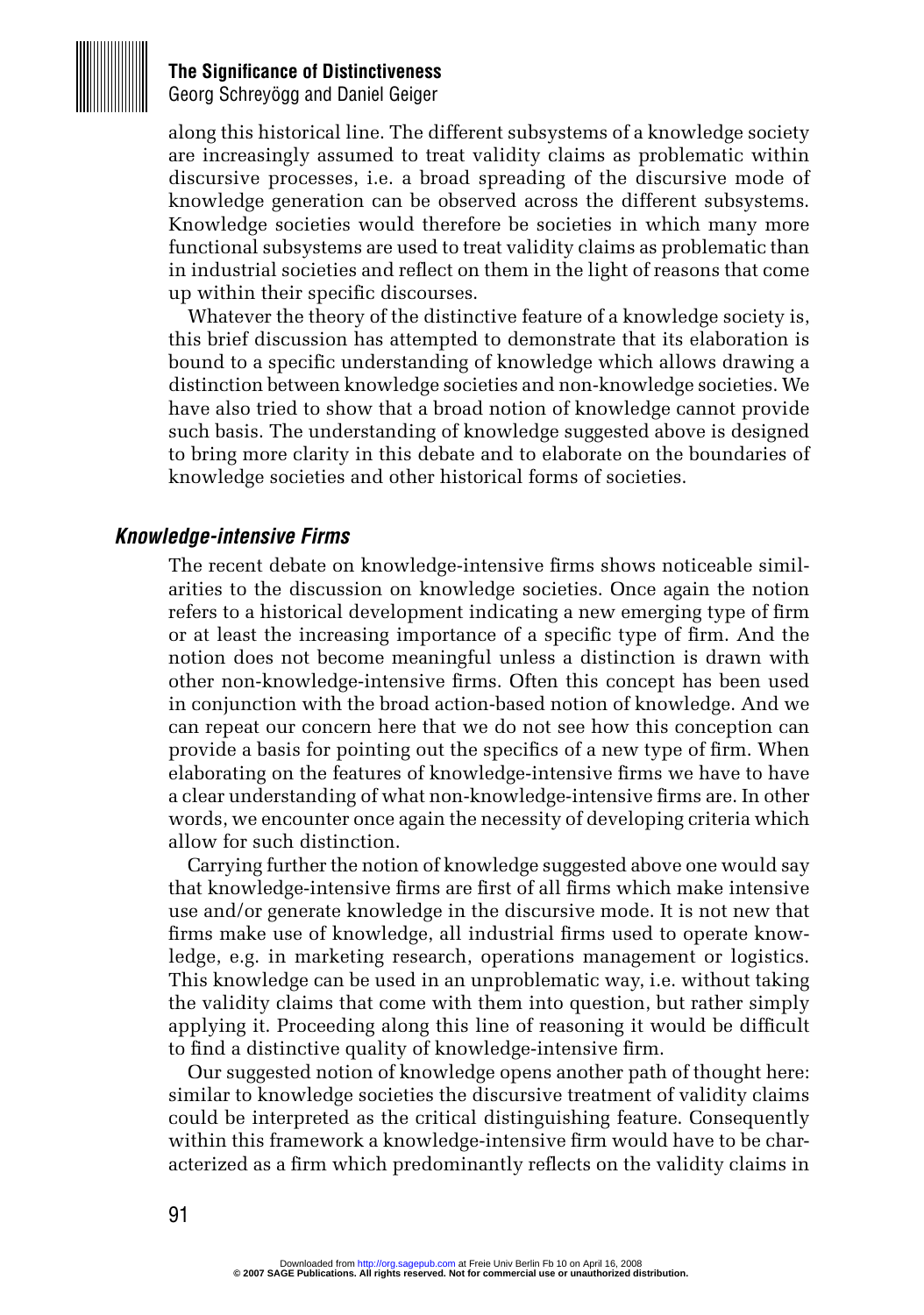

a discursive mode. That could be the case in the whole firm (e.g. in a law firm) or in critical subsystems only, take, for instance, the research and development department of a car manufacturer (see also Jordan and Putz, 2003). By implication, the extent to which a firm is knowledge-intensive can vary in terms of intensity and breadth. Whatever the detail, according to our suggestion the predominant use of knowledge and the discursive generation of knowledge would in our view distinguish a knowledgeintensive firm from a non-knowledge intensive one. Knowledge-intensive firms are supposed to treat knowledge reflexively, as opposed to nonknowledge-intensive firms which are assumed to be operating primarily with non-reflexive modes of communication.

That is not to say that all departments use the same type of knowledge or knowledge from one and the same field. Using and connecting knowledge often requires the coordination of different knowledge qualification processes simultaneously—according to the needs of the specific problem in question. Consequently, organizations may often amount to multi-criteria systems, applying different types of justification procedures and types of discourses at the same time (Tell, 2004). From a practical point of view, organizations therefore have to handle simultaneously different knowledge streams; the relationship between these different discourses varies from time to time, with one stream temporarily dominating over another. Take, for instance, a pharmaceutical corporation that has to use scientific criteria to test the effects and side effects of its products, at the same time dealing with business knowledge on the marketability of these products, legal knowledge on potential damages claims, financial knowledge on the return on investment, aesthetic knowledge on product design and so forth.

To avoid misunderstandings it seems due to point out that this notion of knowledge-intensive firms does not imply an exclusive use of the discursive mode. Knowledge-intensive firms do, of course, also need non-reflexive, narrative forms of knowing and practicing, tacit skills, etc. It is however assumed that they rely in a so far unknown degree on the processing of reflexive, discursive knowledge.

#### *Knowledge Work*

If we stay with this line of reasoning the corresponding notion of knowledge work or knowledge worker would also get a reframing. The terms knowledge work as well as knowledge-intensive firms have both been introduced to the knowledge debate to indicate a significant change in working conditions and requirements (Newell et al., 2002). If these are supposed to signify a historical development pointing to a new situation, then once again we need a notion of knowledge that allows for such a distinction. What are knowledge workers supposed to do and what are the distinguishing features of knowledge work that justify the introduction of a new term? The predominant all encompassing notion of knowledge does not get us any further in answering those questions, we would end up in finding that all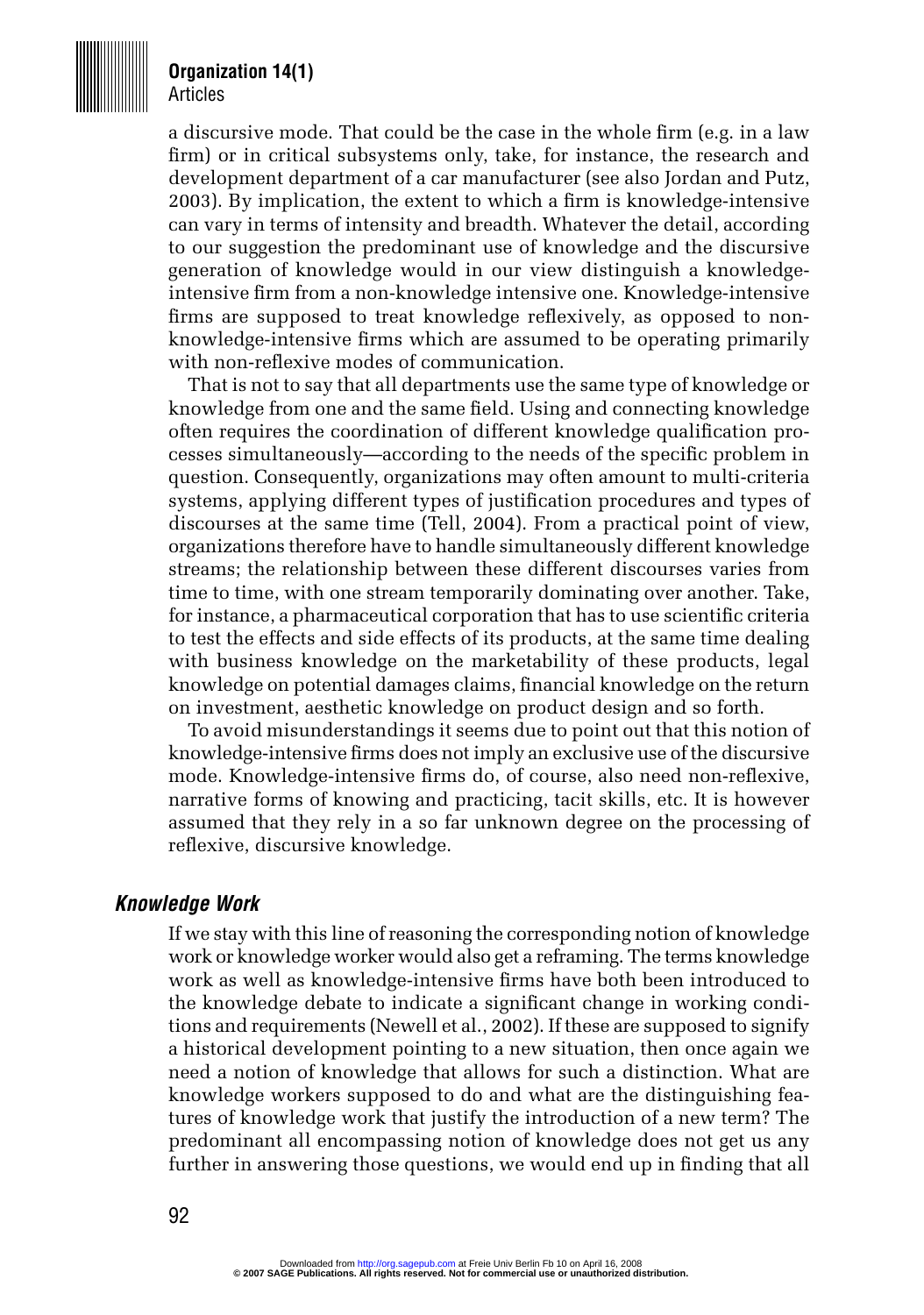

work is knowledge work. Our suggestion to revise knowledge can shed a sharper light at least from our point of view on the distinguishing features. Knowledge would be conceived as a specific type of work that has to get a handle on discursive knowledge (find out new knowledge, connect older and newer elements of knowledge, e.g. in an accounting firm), call validity claims into question (e.g. when importing knowledge from science or from a consultancy, or when checking whether innovative products conform to governmental requirements), generate knowledge in the discursive mode etc. Once again, we should emphasize that this type of work cannot be thought of as being totally devoted to knowledge handling, there is no successful practice without including other elements such as skills, tacit knowing or intuition, too, but the change signified by the term knowledge work indicates a shift towards the knowledge dimension.

## *Knowledge as Competitive Advantage*

Another feature in the current knowledge debate stresses the strategic significance of knowledge. In particular in the Resource Based View knowledge is assumed to become a critical source for building up competitive advantages in modern market economies (Barney, 1991). Once again, the line of argumentation is similar to the issues discussed above. The general idea is that the conditions of modern competition have significantly changed and brought about the necessity of rethinking the foundations of gaining competitive advantage. And once again the argument focuses on knowledge in terms of a distinctive competitive feature. Consequently therefore knowledge is characterized as a scarce, valuable resource that distinguishes more successful firms from less successful ones (Grant, 1996). Conceiving of knowledge as a ubiquitous element of everyday life obviously cannot match this line of thought; it rather stands in sharp contrast to it.

Only knowledge which is superior, and that means strikingly different from that of competitors can build a source of competitive advantage. In order to become superior knowledge has to be of critical quality. In the light of the suggested notion of knowledge this would mean that the knowledge stands out in terms of good reasons and the underlying validity claims are carefully evaluated and reflected. Such superior features can, following our suggestion, only be identified and guaranteed within a discursive mode of processing. This would at the same time imply that firms which are able to run such a discursive evaluation procedure in a systematic way—and not by chance—are more likely to generate and assure knowledge of a high quality.

In contrast to the other themes discussed above however a caveat is due here. The Resource Based View not only highlights rareness and valence of knowledge but also non-imitability. The latter refers to factors such as social complexity and causal ambiguity. In contrast to the other dimensions our concept of knowledge can obviously not match this one. Discursive reflection is bound to explication and analysis; such a type of knowledge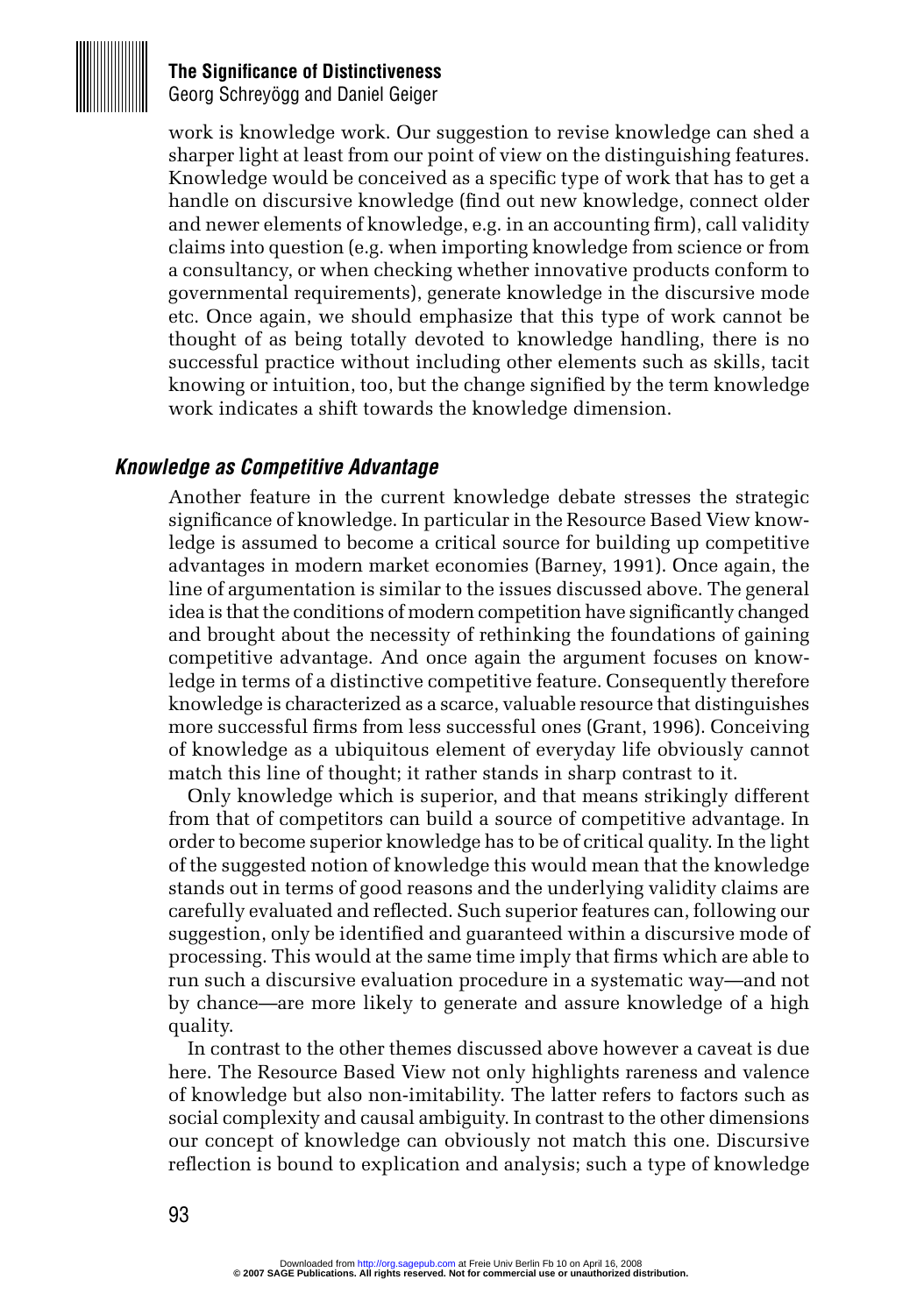

does not automatically imply a protection against imitation. It would appear that the strategic knowledge factors refer to a broader conception which can be better understood by concepts such as capability or competence (e.g Prahalad and Hamel, 1990; Teece et al., 1997). These concepts include knowledge among other ingredients (such as values, motivation, learning, culture) to build superior capability (Leonard-Barton, 1992) and have therefore to be analysed on a different level. Our suggested conception can however provide clarification of the element 'knowledge', what this element actually means and how this element can be generated and sustained as a necessary part of a successful organizational capability.

## *Knowledge Management*

The suggested discursive understanding of knowledge also sheds light on some aspects so far largely neglected in knowledge management. This holds true particularly for the management of knowledge quality and related questions such as:

- How to differentiate between high quality knowledge and low quality knowledge in organizations;
- How to handle the knowledge evaluation procedures;
- How to identify (harmful) false or outdated knowledge, etc.

These few questions already indicate that quality builds a highly important dimension of knowledge management. The suggested conception of discursive knowledge can provide a well-founded platform to develop practical guidelines for such an endeavour. According to this conception organizational knowledge management would have to establish or maintain already used discursive procedures for examining critical and controversial knowledge or more precisely its validity claims. Those procedures could cover previously unreflected and taken for granted knowledge claims as they are inherent in, for instance, organizational narratives (Schreyögg and Geiger, 2005).

Interestingly enough a closer look at knowledge management practices in organizations reveals that a couple of firms make already use of knowledge evaluation procedures. Among those is, for instance, NASA. In this high risk organization specific review committees have been established which are designed to assess carefully critical parts of newly developed rockets or satellites (Jordan and Putz, 2003). The evaluation routines practiced in these review committees come very close to discursive reflection of validity claims as outlined above. Another interesting example is Shell International. This organization has established review committees assigned to evaluate the knowledge produced within their global virtual communities of practice (Schreyögg and Geiger, 2005). These review committees check the validity claims of generated or transferred knowledge in response to 'urgent requests'. The knowledge generated for instance by drilling engineers is made internally accessible via electronic platforms. It proved necessary to have a qualifying look at the knowledge processed within the network before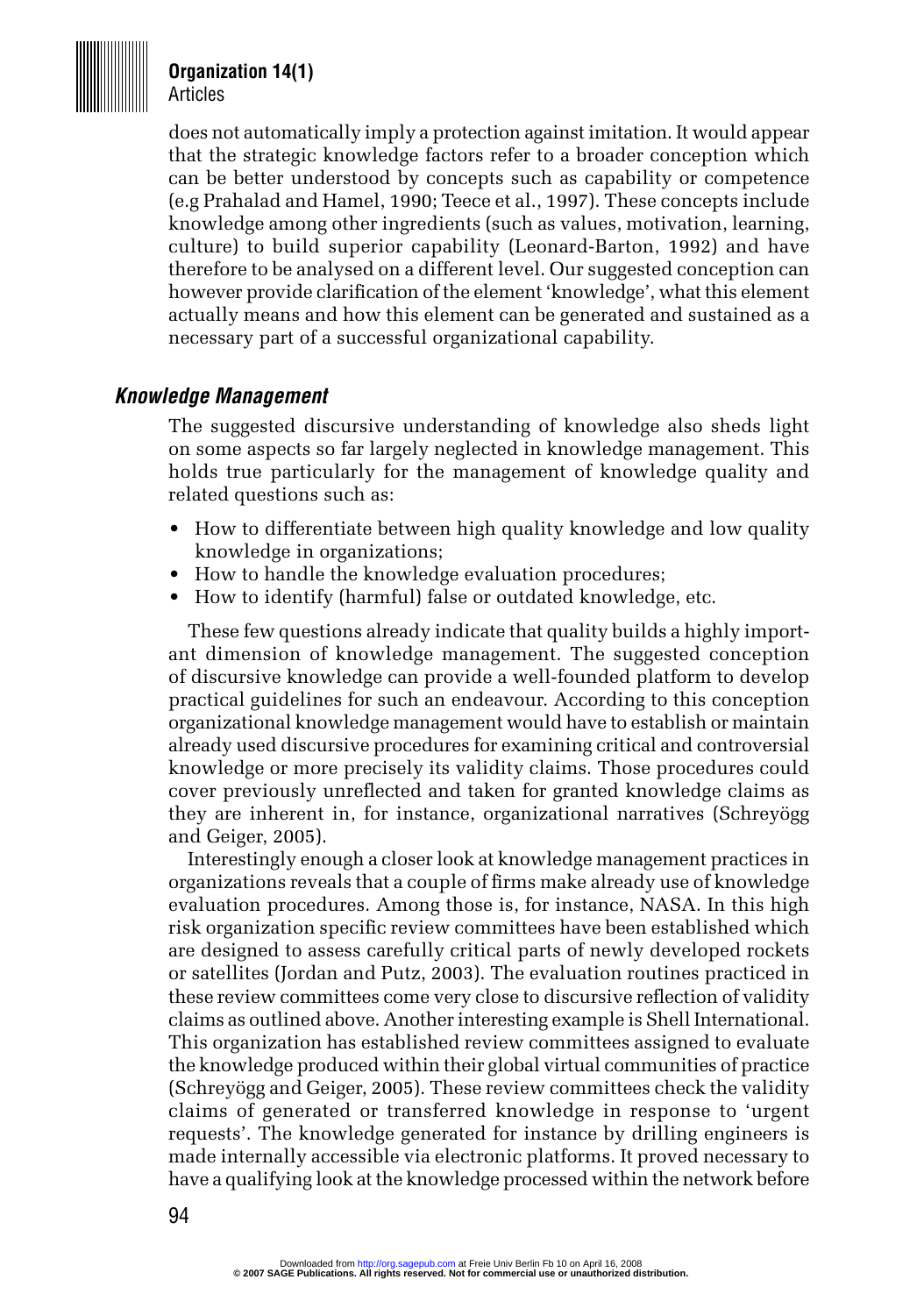

it is disseminated company wide. Also Xerox has set up similar review committees in order to decide what from the knowledge communicated informally among their copier repair technicians (Orr, 1990) should be captured and entered in a company wide database (Brown and Duguid, 2000).

## **Discussion**

Our conclusions strongly advocate a new dimension of knowledge management. As it is the case with all proposals our suggestion for reformulating the notion of knowledge also has its limitations. Our suggestion has not yet accounted for institutional and behavioural factors that might limit or even inhibit discursive reflection of knowledge in organizations. For instance, the power structure may exert strong influence to keep all those critical features which do not conform to the interest of the dominant coalition out of the discursive evaluation (Crozier and Friedberg, 1981). Organizational politics, impression management, issue-selling (Dutton and Duncan, 1987) are also salient factors likely to hinder the effectiveness of discursive evaluation procedures. It is also implicitly assumed that a discursive assessment and the clarification of the validity claim is always possible. As a matter of fact under circumstances of high ambiguity and uncertainty it might well happen that no agreement is achievable since the issues under discussion are not yet clear enough. Habermas (1986) also pointed quite early to such limitations of discursive evaluation in practice.

Also, people used to working in strict hierarchical settings may have problems engaging in discursive processes which are organized around examining reasons and not around order and obedience. The discourse establishes a second authority, namely the best reason (and not the hierarchical order) which may cause problems of acceptance or conflicts. In other words, the institutionalization of discursive evaluations cannot occur without the organization's sufficient backing of the new procedures, its willingness and skills to get the discursive orientation working. This relates to the recent discussion on running multidimensional organizational forms [see for example Nonaka's Hypertext organization (1994)].

In addition, personal factors may also play a limiting role in running effective evaluation procedures. Some people lack the rhetorical qualities to defend their reasons in an appropriate way. Others may enjoy charismatic attributions offering them the opportunity to substitute fascination for sound reasoning. And there are many other potentially deforming personal factors such as escalating commitment, halo effects or biased perception.

On the one hand all these factors can undoubtedly distort discursive evaluation procedures and therefore limit the effective handling of knowledge in organizations. On the other all the factors cannot call the principle as such into question. They point to very relevant aspects which have to be taken in consideration when conceiving and practicing knowledge in the way suggested here. But they cannot eliminate the basic necessity and logic of processing knowledge on the basis of validity claims.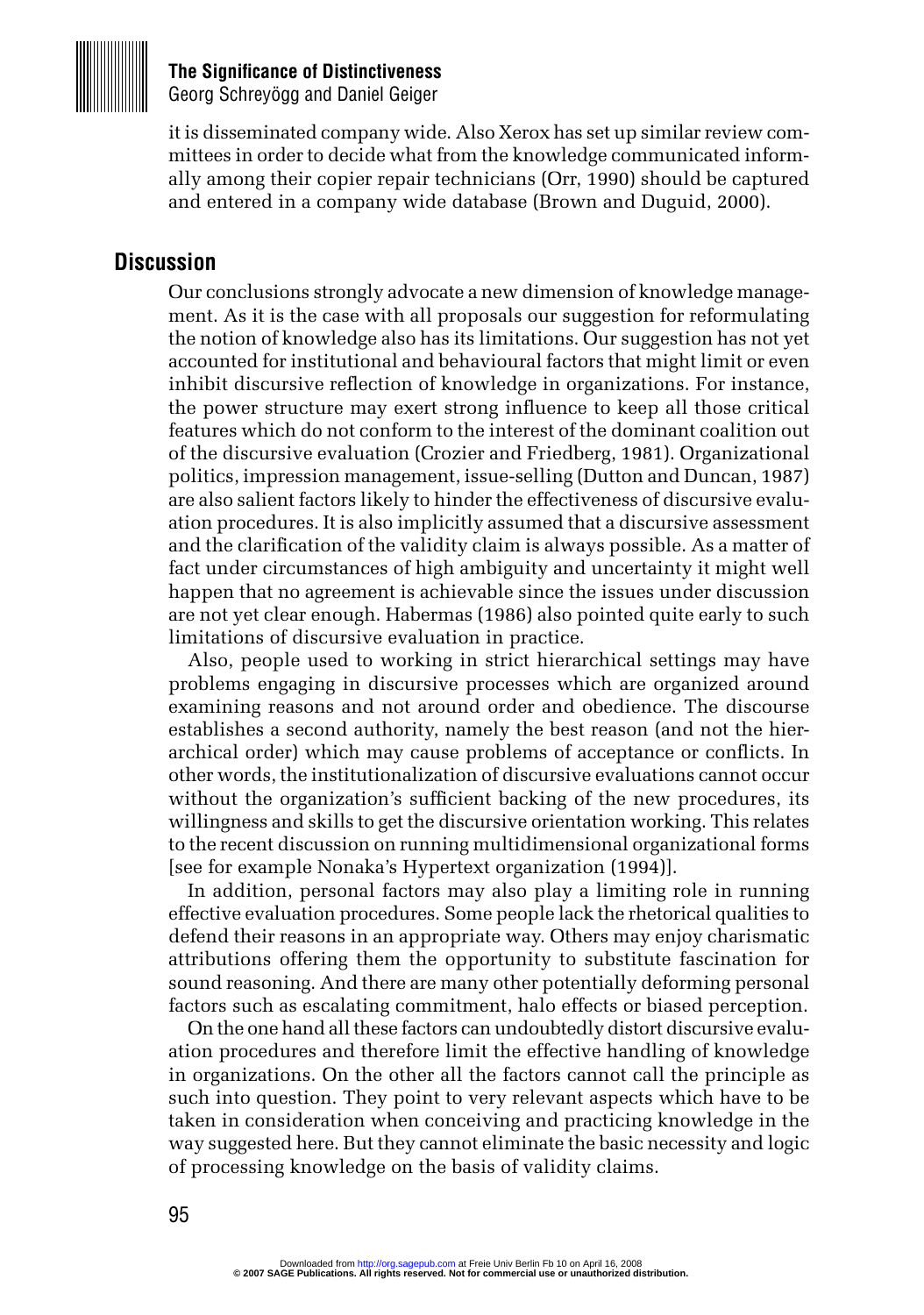

#### **Note**

Earlier versions of this paper were presented at the OKLC Conference 2002, at the EGOS Conference 2002 and at the Academy of Management Conference 2004. We are thankful to the editors of this Special Issue for the encouragement and their advice. We would also like to thank the four anonymous reviewers for their help in refining the arguments presented.

## **References**

- Alvesson, M. (1993) 'Organizations as Rhetoric: Knowledge-Intensive Firms and the Struggle with Ambiguity', *Journal of Management Studies* 30: 997–1015.
- Alvesson, M. (2001) 'Knowledge Work: Ambiguity, Image and Identity', *Human Relations* 54: 863–86.
- Alvesson, M. (2004) *Knowledge Work and Knowledge-Intensive Firms*. Oxford: Oxford University Press.
- Alvesson, M. and Kärreman, D. (2001) 'Odd Couple: Making Sense of the Curious Concept of Knowledge Management', *Journal of Management Studies* 38: 995–1018.
- Ambrosini, V. and Bowman, C. (2001) 'Tacit Knowledge: Some Suggestions for Operationalization', *Journal of Management Studies* 38: 811–29.
- Argote, L. (1999) *Organizational Learning: Creating, Retaining and Transferring Knowledge*. Boston, MA: Kluwer Publications.
- Barley, S. R. and Kunda, G. (2001) 'Bringing Work Back In', *Organization Science* 12: 76–95.
- Barney, J. B. (1991) 'Firm Resources and Sustained Competitive Advantage', *Journal of Management* 17: 99–120.
- Bell, D. (1973) *The Coming of Post-Industrial Society*. New York, NY: Basic Books.
- Berger, P. L. and Luckmann, T. (1967) *The Social Construction of Reality: A Treatise in the Sociology of Knowledge*. New York, NY: Doubleday Anchor.
- Bergmann, G. (1958) *Philosophy of Science*. Madison, WI: University of Wisconsin Press.
- Blackler, F. (1995) 'Knowledge, Knowledge Work and Organizations: An Overview and Interpretation', *Organization Studies* 16: 1021–46.
- Boisot, M. (1998) *Knowledge Assets: Securing Competitive Advantage in the Information Economy*. Oxford: Oxford University Press.
- Brown, J. S. and Duguid, P. (2000) 'Balancing Act: How to Capture Knowledge without Killing It', *Harvard Business Review* 78(3): 73–80.
- Collins, H. M. (1993) 'The Structure of Knowledge', *Social Research* 60: 95–120.
- Cook, S. N. and Brown, J. S. (1999) 'Bridging Epistemologies: The Generative Dance between Organizational Knowledge and Organizational Knowing', *Organization Science* 10: 382–400.
- Crozier, M. and Friedberg, E. (1981) *Actors and Systems: The Politics of Collective Action*. Chigaco, IL: The University of Chicago Press.
- David, P. A. and Foray, D. (2002) 'An Introduction to the Economy of the Knowledge Society', *International Social Science Journal* 54(171): 9–23.
- Davenport, T. H. and Prusak L. (1998) *Working Knowledge: How Organizations Manage What They Know.* Cambridge, MA: Harvard Business School Press.
- Dutton, J. E. and Duncan, R. B. (1987) 'The Creation of Momentum for Change Through the Process of Strategic Issue Diagnosis', *Strategic Management Journal* 8: 279–95.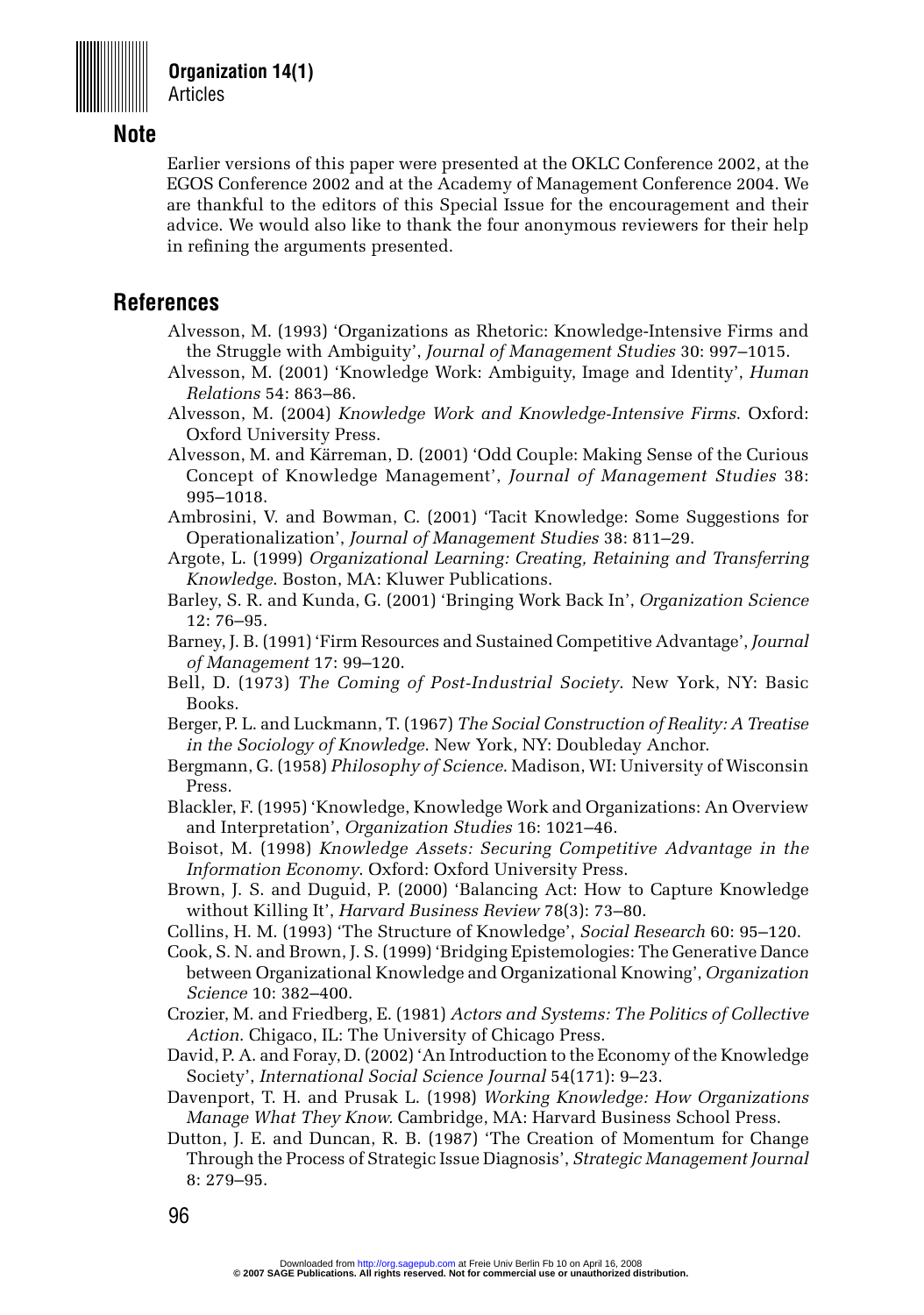

Georg Schreyögg and Daniel Geiger

- Gadamer, H. G. (1976) *Philosophical Hermeneutics*. Berkeley, CA: University of California Press.
- Gherardi, S. (2001) 'From Organizational Learning to Practice-Based Knowing', *Human Relations* 54(1): 131–39.
- Gherardi, S. (2006) *Organizational Knowledge. The Texture of Workplace Learning*. Oxford: Blackwell Publishers.
- Gibbons, M., Limoges, C., Nowotny, H., Schwartzman, S., Scott, P. and Trow, M. (1994) *The New Production of Knowledge: The Dynamics of Science and Research in Contemporary Societies*. London: Sage.
- Gourlay, S. (2003) 'Knowing as Semiosis: Steps Towards a Reconceptualization of Tacit Knowledge', in H. Tsoukas and N. Mylonopoulos (eds) *Organizations as Knowledge Systems: Knowledge, Learning and Dynamic Capabilities*, pp. 57–78. London: Palgrave Macmillan.
- Grandori, A. and Kogut, B. (2002) 'Dialogue on Organization and Knowledge' *Organization Science* 13: 224–31.
- Grant, R. M. (1996) 'Toward a Knowledge-Based Theory of the Firm', *Strategic Management Journal* 17 (winter): 109–22.
- Habermas, J. (1984) *The Theory of Communicative Action, Vol. 1 Reason and the Rationalization of Society*. Boston MA: Beacon Press.
- Habermas, J. (1986) *Knowledge and Human Interest*. London: Polity Press.
- Habermas, J. (1995a) *Vorstudien und Ergänzungen zur Theorie des kommunikativen Handelns*. Frankfurt aM: Suhrkamp.
- Habermas, J. (1995b) 'Wahrheitstheorien', in J. Habermas (ed.) *Vorstudien und Ergänzungen zur Theorie des kommunikativen Handelns*, pp. 127–83. Frankfurt aM: Suhrkamp.
- Habermas, J. (2003) *Truth and Justification*. London: Polity Press.
- Husserl, E. (1948) *Erfahrung und Urteil*. Hamburg: Claaseen & Goverts.
- Janich, P. (1996) *Was ist Wahrheit? Eine philosophische Einführung*. München: Beck.
- Jordan, B. and Putz, P. (2003) 'Thinking Assessment', *Practicing Anthropology* 25(4): 37–41.
- Kamlah, W. and Lorenzen, P. (1984) *Logical Propaedeutic: Pre-School of Reasonable Discourse*. Lanham, MD: University Press of America.
- Knorr-Cetina, K. D. (2001) 'Objectual Practice', in T. R. Schatzki, K. D. Knorr-Cetina and E. Von Savigny (eds) *The Practice Turn in Contemporary Theory*, pp. 175–88. London: Routledge.
- Krogh, G. v. and Roos, J. (1996) *Organizational Epistemology*. Basingstoke: Macmillan.
- Leonard-Barton, D. (1992) 'Core Capabilities and Core Rigidity: A Paradox in Managing New Product Development', *Strategic Management Journal* 13: 111–26.
- Lowendahl, B. (1997) *Strategic Management of Professional Service Firms*. Copenhagen: Handelshojskolens Forlag.
- Luhmann, N. (1984) *The Differentiation of Society*. New York, NY: Columbia University Press.
- Luhmann, N. (1998) *Die Wissenschaft der Gesellschaft*. Frankfurt aM: Suhrkamp.
- Maasen, S. and Weingart, P. (2001) *Metaphors and the Dynamics of Knowledge*. London: Routledge.
- Maturana, H. R. and Varela, F. J. (1998) *The Tree of Knowledge: The Biological Roots of Human Understanding*. Boston, MA: Shambhala Publications.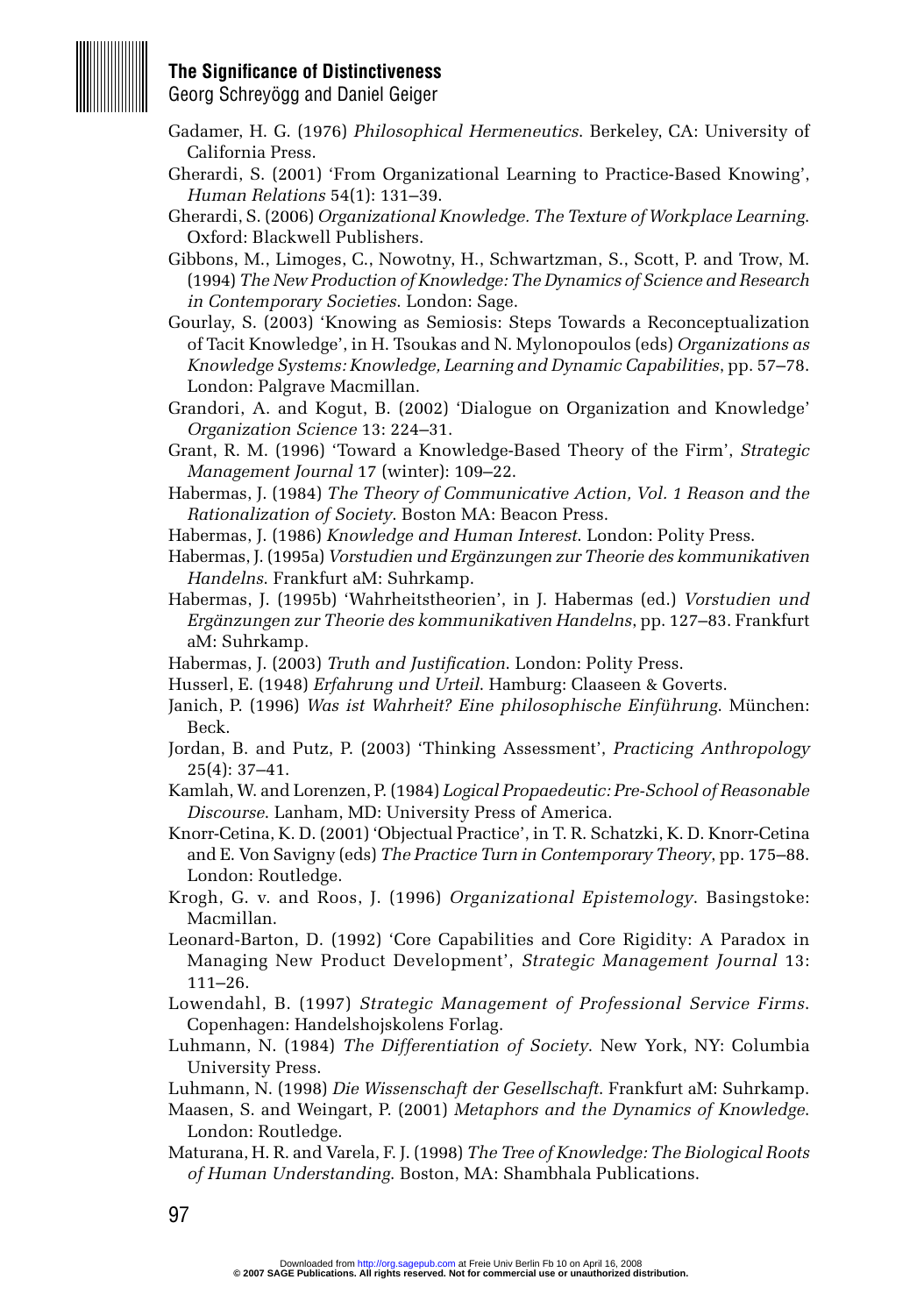## **Organization 14(1)**



- Articles
- Mittelstrass, J. (2001) *Wissen und Grenzen. Philosophische Studien*. Frankfurt aM: Suhrkamp.
- Nelson, R. R. and Winter, S. G. (1982) *An Evolutionary Theory of Economic Change*. Cambridge: Belknap Press.
- Neuweg, H. G. (1999) *Könnerschaft und implizites Wissen. Zur lehr-lerntheoretischen Bedeutung der Erkenntnis- und Wissenstheorie Michael Polanyis*. Münster: Waxmann.
- Newell, S., Robertson, M., Scarbrough, H. and Swan, J. (2002) *Managing Knowledge Work*. New York, NY: Palgrave Macmillan.
- Nicolini, D., Gherardi, S. and Yanow, D., eds (2003) *Knowing in Organizations: A Practice-Based Approach*. Armonk, NY: Sharpe.
- Nonaka, I. (1994) 'A Dynamic Theory of Organizational Knowledge Creation', *Organization Science* 5: 14–37.
- Nonaka, I. and Takeuchi, H. (1995) *The Knowledge Creating Company: How Japanese Companies Create the Dynamics of Innovation*. New York, NY: Oxford University Press.
- Orlikowski, W. J. (2002) 'Knowing in Practice: Enacting a Collective Capability in Distributed Organizing', *Organization Science* 13: 249–73.
- Orr, J. E. (1990) 'Sharing Knowledge, Celebrating Identity: Community Memory in a Service Culture', in D. Middleton and D. Edwards (eds) *Collective Remembering*, pp. 169–89. London: Sage.
- Polanyi, M. (1958) *Personal Knowledge. Towards a Post-Critical Philosophy*. Chicago, IL: University of Chicago Press.
- Polanyi, M. (1966) *The Tacit Dimension*. London: Routledge.
- Prahalad, C. K. and Hamel, G. (1990) 'The Core Competence of the Corporation', *Harvard Business Review* 68(3): 79–91.
- Rifkin, J. (2000) *The Age of Access*. London: Putnam.
- Robertson, M., Scarbrough, H. and Swan, J. (2003) 'Knowledge Creation in Professional Service Firms: Institutional Effects', *Organization Studies* 24: 831–57.
- Ryle, G. (1949) *The Concept of Mind*. Oxford: Blackwell Publishers.
- Scherer, A. G. (1998) 'Pluralism and Incommensurability in Strategic Management and Organization Theory: A Problem in Search of a Solution', *Organization* 5: 147–68.
- Scherer, A. G. and Steinmann, H. (1999) 'Some Remarks on the Problem of Incommensurability in Organization Studies', *Organization Studies* 20: 519–44.
- Schön, D. A. (1983) *The Reflective Practitioner*. New York, NY: Basic Books.
- Schreyögg, G. and Geiger, D. (2005) 'Developing Organizational Narratives: A New Dimension in Knowledge Management', in B. Renzl, K. Matzler and H. Hinterhuber (eds) *The Future of Knowledge Management*, pp. 82–98. London: Palgrav Macmillan.
- Schütz, A. and Luckmann, T. (1989) *The Structures of the Life-World*. Minnesota, MN: Northwestern University Press.
- Spender, J. C. (1996a) 'Competitive Advantage from Tacit Knowledge? Unpacking the Concept and its Strategic Implications', in B. Miongeon and A. Edmondson (eds) *Organizational Learning and Competitive Advantage*, pp. 56–73. Thousand Oaks, CA: Sage.
- Spender, J. C. (1996b) 'Making Knowledge the Basis of a Dynamic Theory of the Firm', *Strategic Management Journal* 17: 45–62.
- Spinner, H. F. (1994) *Die Wissensordnung*. Opladen: Leske + Budrich.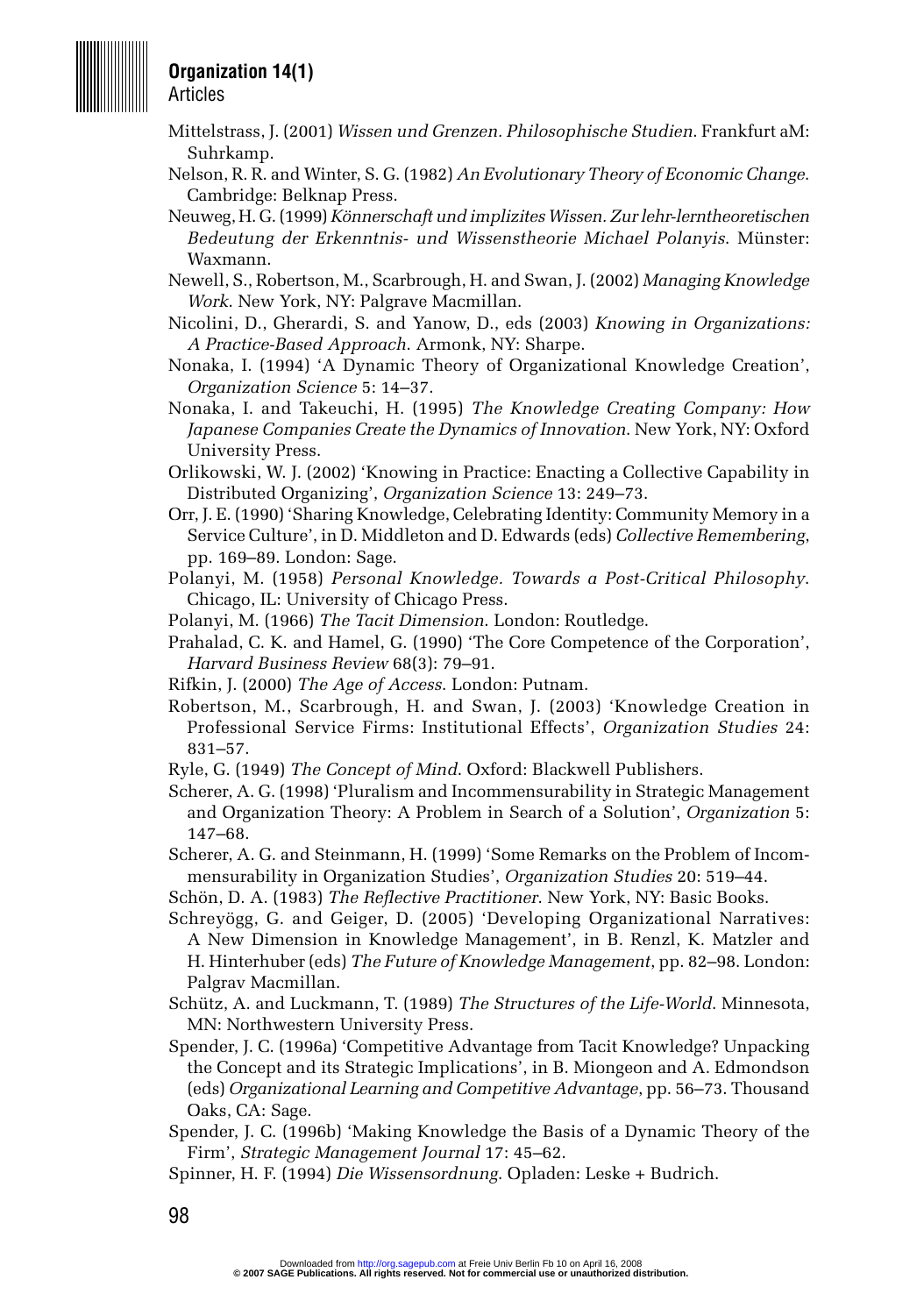

Georg Schreyögg and Daniel Geiger

- Starbuck, W. (1992) 'Learning by Knowledge-Intensive Firms', *Journal of Management Studies* 29: 713–40.
- Stehr, N. (1994) *Knowledge Societies*. London: Sage.
- Subramaniam, M. and Venkatram, N. (2001) 'Determinants of Transnational New Product Capability: Testing the Influence of Transferring and Deploying Tacit Overseas Knowledge', *Strategic Management Journal* 22: 359–78.
- Tarski, A. (1946) *Introduction to Logic and to the Methodology of Deductive Sciences*. Oxford: Oxford University Press.
- Teece, D. J., Pisano, G. and Shuen, A. (1997) 'Dynamic Capabilities and Strategic Management', *Strategic Management Journal* 18: 509–33.
- Tell, F. (2004) 'What Do Organizations Know? Dynamics of Justification Contexts in R&D activities', *Organization* 11: 443–71.
- Toulmin, S. (1958) *The Uses of Argument*. Cambridge: Cambridge University Press.
- Toulmin, S., Rieke, R. and Janik, A. (1979) *An Introduction to Reasoning*. New York, NY: Macmillan.
- Tsai, W. and Ghoshal, S. (1998) 'Social Capital and Value Creation: The Role of Intrafirm Networks', *Academy of Management Journal* 41: 464-76.
- Tsoukas, H. (2003) 'Do we Really Understand Tacit Knowledge?' in M. Easterby-Smith and M. A. Lyles (eds) *The Blackwell Handbook of Organizational Learning and Knowledge*, pp. 410–27. London: Blackwell.
- Tsoukas, H. and Mylonopoulos, N., eds (2003) *Organizations as Knowledge Systems. Knowledge, Learning and Dynamic Capabilities*. London: Palgrave Macmillan.
- Tsoukas, H. and Vladimirou, E. (2001) 'What is Organizational Knowledge?' *Journal of Management Studies* 38: 973–93.
- Turner, J. H. (1988) *A Theory of Social Interaction*. Chicester: John Wiley and Sons.
- von Foerster, H. (1982) *Observing Systems*. Seaside, CA.: Intersystems Publication.
- Weingart, P. (1997) 'From "Finalization" to "Mode 2": Old Wine in New Bottles?', *Social Science Information* 36: 591–613.
- Weingart, P. (2002) 'The Moment of Truth for Science', *EMBO Reports* 3(8): 703–6.
- Wenger, E. C. (2000) 'Communities of Practice and Social Learning Systems', *Organization* 7: 225–47.
- Wittgenstein, L. (1922) *Tractatus Logico-Philosophicus*. London: Routledge and Kegan Paul.
- Yanow, D. (2000) 'Seeing Organizational Learning: A Cultural View', *Organization* 7: 247–68.
- **Georg Schreyögg** holds the Chair of Organization and Leadership at the Free University of Berlin. His main research interests are in Organizational Change, Corporate Culture and Path Dependency. He is International Fellow of AIM (Advanced Institute of Management Research, UK) and Elected Fellow at DFG (Deutsche Forschungsgemeinschaft). He is currently President of the German Association of University Teachers for Business Administration (VHB). He has been a member of the editorial board of several international journals and is co-editor of *Managementforschung*. He has published seven books, eight edited volumes and over 150 contributions, which have appeared in *Academy of Management*